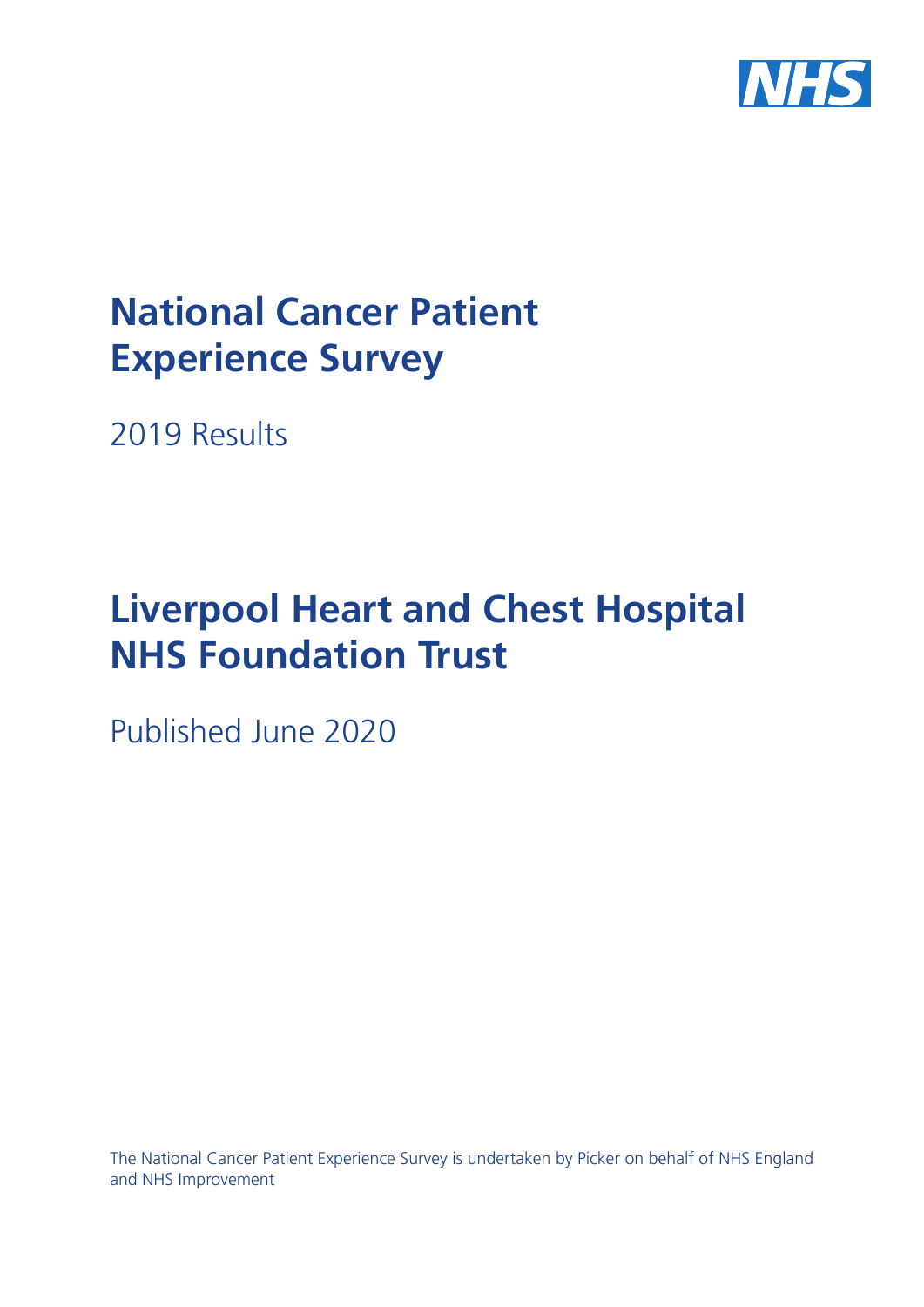# **Executive Summary** Case Mix Adjusted scores

#### **Cancer Dashboard Questions**

The following seven questions are included in phase 1 of the Cancer Dashboard developed by Public Health England and NHS England:

Q61. Patient's average rating of care scored from very poor to very good

| $\Omega$ | 2                                                             | 3 | $\overline{4}$ | 5 | 6 | 7 | 8 | 9   | 10                                                                                            |  |
|----------|---------------------------------------------------------------|---|----------------|---|---|---|---|-----|-----------------------------------------------------------------------------------------------|--|
|          |                                                               |   |                |   |   |   |   | 9.2 |                                                                                               |  |
|          |                                                               |   |                |   |   |   |   |     | Q18. Patient definitely involved as much as they wanted in decisions about care and treatment |  |
|          |                                                               |   |                |   |   |   |   |     | Q19. Patient given the name of a CNS who would support them through their treatment           |  |
| 96%      | Q20. Patient found it very or quite easy to contact their CNS |   |                |   |   |   |   |     |                                                                                               |  |
|          |                                                               |   |                |   |   |   |   |     | Q39. Patient always felt they were treated with respect and dignity while in hospital         |  |
|          | leaving hospital                                              |   |                |   |   |   |   |     | Q41. Hospital staff told patient who to contact if worried about condition or treatment after |  |
| 70%      | treatment                                                     |   |                |   |   |   |   |     | Q55. General practice staff definitely did everything they could to support patient during    |  |

### **Questions Outside Expected Range**

|                                                                                                               |            | Case Mix Adjusted Scores   |                            |                   |
|---------------------------------------------------------------------------------------------------------------|------------|----------------------------|----------------------------|-------------------|
|                                                                                                               | 2019 Score | Lower<br>Expected<br>Range | Upper<br>Expected<br>Range | National<br>Score |
| Q2. Patient thought they were seen as soon as necessary                                                       | 93%        | 76%                        | 92%                        | 84%               |
| Q20. Patient found it very or quite easy to contact their CNS                                                 | 96%        | 75%                        | 95%                        | 85%               |
| Q30. Hospital staff didn't talk in front of patient as if patient wasn't there                                | 96%        | 74%                        | 93%                        | 84%               |
| Q31. Patient had confidence and trust in all doctors treating them                                            | 95%        | 74%                        | 94%                        | 84%               |
| Q38. Hospital staff definitely did everything they could to help control pain                                 | 94%        | 72%                        | 93%                        | 83%               |
| Q40. Patient given clear written information about what should or should not do after<br>leaving hospital     | 96%        | 76%                        | 95%                        | 86%               |
| Q56. Different people treating and caring for patient always work well together to give best<br>possible care | 85%        | 63%                        | 83%                        | 73%               |
| Q58. Overall the administration of care was good or very good                                                 | 97%        | 81%                        | 96%                        | 89%               |
| Q61. Patient's average rating of care scored from very poor to very good                                      | 9.2        | 8.5                        | 9.1                        | 8.8               |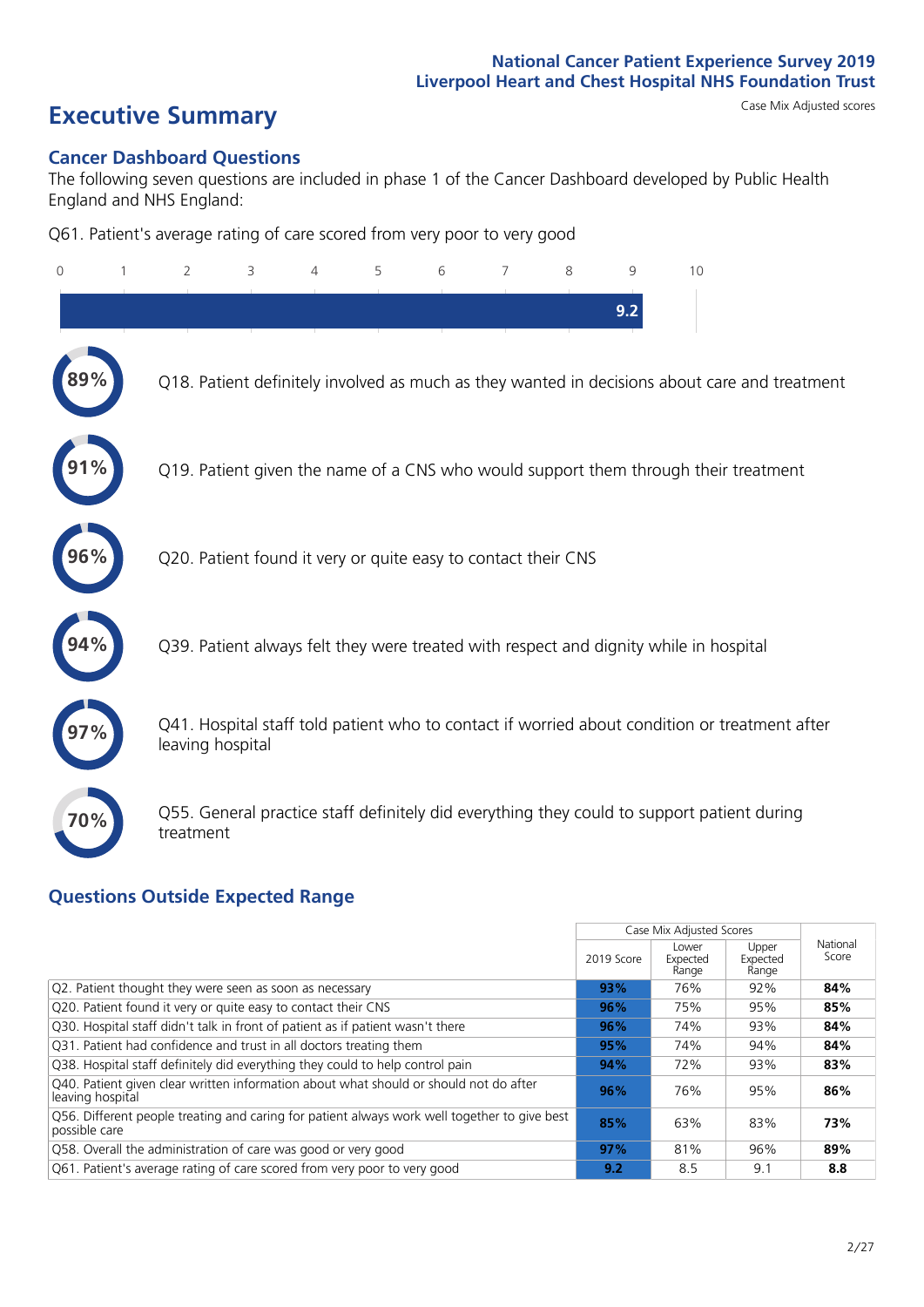# **Introduction**

The National Cancer Patient Experience Survey 2019 is the ninth iteration of the survey first undertaken in 2010. It has been designed to monitor national progress on cancer care; to provide information to drive local quality improvements; to assist commissioners and providers of cancer care; and to inform the work of the various charities and stakeholder groups supporting cancer patients.

The survey was overseen by a national Cancer Patient Experience Advisory Group. This Advisory Group set the principles and objectives of the survey programme and guided questionnaire development. The survey was commissioned and managed by NHS England. The survey provider, Picker, is responsible for designing, running and analysing the survey.

The 2019 survey involved 143 NHS Trusts. Out of 111,366 people, 67,858 people responded to the survey, yielding a response rate of 61%.

# **Methodology**

#### **Eligibility, eldwork and survey methods**

The sample for the survey included all adult (aged 16 and over) NHS patients, with a confirmed primary diagnosis of cancer, discharged from an NHS Trust after an inpatient episode or day case attendance for cancer related treatment in the months of April, May and June 2019. The fieldwork for the survey was undertaken between December 2019 and March 2020.

As in the previous four years, the survey used a mixed mode methodology. Questionnaires were sent by post, with two reminders where necessary, but also included an option to complete the questionnaire online. A Freephone helpline and email was available for respondents to opt out, ask questions about the survey, enable them to complete their questionnaire over the phone and provide access to a translation and interpreting facility for those whose first language was not English.

#### **Case-mix adjustment**

Both unadjusted and adjusted scores are presented in this report. Case-mix adjusted scores allows us to account for the impact that differing patient populations might have on results. By using the case-mix adjusted estimates we can obtain a greater understanding of how a Trust is performing given their patient population. The factors taken into account in this case-mix adjustment are gender, age, ethnic group, deprivation, and tumour group.

#### **Scoring methodology**

Fifty-two questions from the questionnaire are scored as these questions relate directly to patient experience. For all but one question (Q61), scores are presented as the percentage of positive responses out of all scored responses. For Q61, respondents rate their overall care on a scale of 0 to 10, of which the average was calculated for this question's presented score. The percentages in this report have been rounded to the nearest percentage point. Therefore, in some cases the figures do not appear to add up to 100%.

#### **Statistical significance**

In the reporting of 2019 results, appropriate statistical tests have been undertaken to identify unadjusted scores for which the change over time is 'statistically significant'. Thirty-seven scored questions in 2019 have been compared with those of 2018 and a statistically significant change between the two years has been reported where identified.

For the scored questions that are comparable beyond 2018, statistically significant change over the five years has also been reported where identified. A statistically significant difference means that the change in the result is very unlikely to have occurred by sampling variation.

#### **Suppression**

#### **Question-level suppression**

For scores where the base size per question is  $<$ 21, the score will be suppressed and replaced with an asterisk (\*). The base size will include neutral response options.

#### **Double suppression**

If any group within a particular sub-group breakdown (such as the tumour group breakdown) has <21 responses, then the figure for this particular group is suppressed and replaced with an asterisk (\*). If there is only one group within the sub-group breakdown that has <21 respondents, and is therefore suppressed, the group with the next lowest number of respondents is also supressed and replaced with an asterisk (\*) (regardless if it is greater than or less than 21).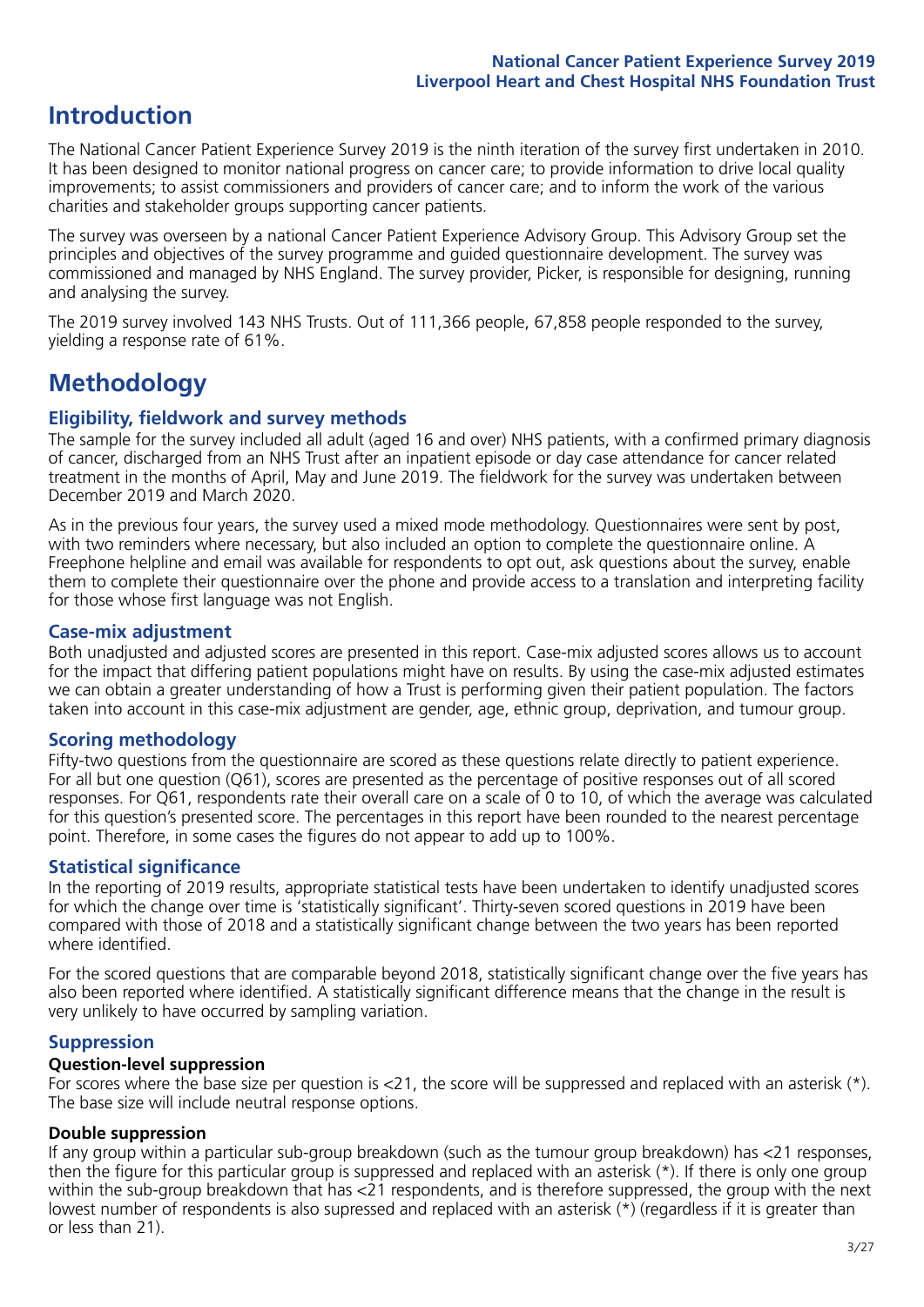## **Understanding the results**

This report shows how this Trust scored for each question in the survey, compared with national results and previous year's results. It is aimed at helping individual Trusts to understand their performance and identify areas for local improvement. Below is a description of the type of results presented within this report and how to understand them.

#### **Expected range charts**

The expected range charts in this report show a bar with the lowest and highest score received for each question nationally. Within this bar, an expected range is given (in grey) and a black diamond represents the actual score for this Trust.

Trusts whose score is above the upper limit of the expected range (in the dark blue) are positive outliers, with a score statistically significantly higher than the national mean. This indicates that the Trust performs better than what Trusts of the same size and demographics are expected to perform. The opposite is true if the score is below the lower limit of the expected range (in the light blue); these are negative outliers. For scores within the expected range (in the grey), the score is what we would expect given the Trust's size and demographics.

#### **Comparability tables**

The comparability tables show the 2018 and 2019 unadjusted scores for this Trust for each scored question. If there is a significant change from 2018 and 2019 or overall from 2015 to 2019, an arrow will be presented for the direction of change. The adjusted 2019 score will also be presented for each scored question along with the lower and upper expected range and national score. Scores above the upper limit of the expected range will be highlighted dark blue, scores below the lower limit of the expected range will be highlighted light blue, and scores within the lower and upper limit of the expected ranges will be highlighted grey.

#### **Tumour type tables**

The tumour type tables show the unadjusted scores for each scored question for each of the 13 tumour groups. The national score for that tumour group is also shown. Unadjusted scores for the same tumour type across different Trusts may not be comparable, as they do not account for the impact that differing patient populations might have on results. Central nervous system is abbreviated as 'CNS' and lower gastrointestinal tract is abbreviated as 'LGT' throughout this report.

#### **Year on year charts**

The year on year charts show five columns representing the unadjusted scores of the last five years (2015, 2016, 2017, 2018 and 2019) for each scored question.

#### **Notes on specific questions**

Following the development phase of the 2019 survey, several changes were made to the questionnaire. Six scored questions were amended (Q5, Q18, Q30, Q35, Q56 and Q60) and one non-scored question (Q29) was amended that impacted the comparability of questions Q30 to Q41. Of all questions changed or impacted by change, only Q60 is presented with historical comparisons; though the results should be interpreted with caution.

#### **Unadjusted data and case-mix adjusted data**

Unadjusted data should be used to see the actual responses from patients relating to the Trust. Case-mix adjusted data, together with expected ranges, should be used to understand whether the results are significantly higher or lower than national results taking account of the patient mix.

### **Further information**

This research was carried out in accordance with the international standard for organisations conducting social research (accreditation to ISO20252:2012; certificate number GB08/74322). The 2019 survey data has been produced and published in line with the Code of Practice for Official Statistics.

For more information on the methodology, please see the Technical Document. It can be viewed along with the 2019 questionnaire and survey quidance on the website at [www.ncpes.co.uk](https://www.ncpes.co.uk/supporting-documents). For all other outputs at National, Trust, CCG and Cancer Alliance level, please see the PDF reports, Excel tables and dashboards at [www.ncpes.co.uk.](https://www.ncpes.co.uk/current-results)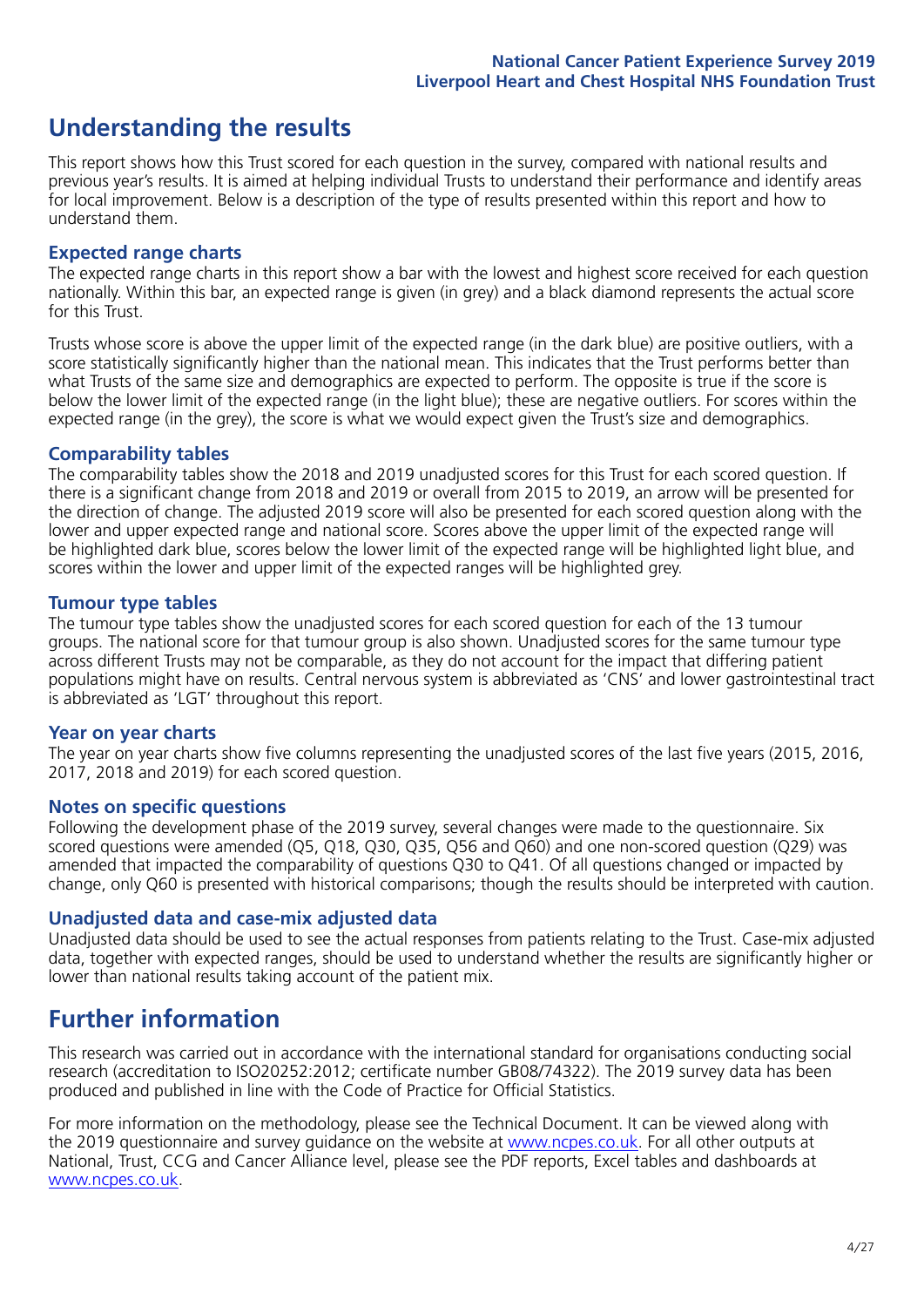### **Response Rate**

#### **Overall Response Rate**

93 patients responded out of a total of 150 patients, resulting in a response rate of 62%.

|              | Sample Size | Adjusted<br>Sample | Completed | Response Rate |
|--------------|-------------|--------------------|-----------|---------------|
| <b>Trust</b> | 166         | 150                | 93        | 62%           |
| National     | 119,855     | 111,366            | 67.858    | 61%           |

#### **Respondents by Survey Type**

|                            | Number of<br>Respondents |
|----------------------------|--------------------------|
| Online                     | 2                        |
| Paper                      | 91                       |
| Phone                      |                          |
| <b>Translation Service</b> |                          |

#### **Respondents by Tumour Group**

|                      | Number of<br>Respondents |
|----------------------|--------------------------|
| <b>Brain / CNS</b>   | ∩                        |
| <b>Breast</b>        | Ω                        |
| Colorectal / LGT     | Ω                        |
| Gynaecological       | Ω                        |
| Haematological       | 1                        |
| <b>Head and Neck</b> | Ω                        |
| Lung                 | 82                       |
| Prostate             | Ω                        |
| Sarcoma              | Ω                        |
| Skin                 | Ω                        |
| <b>Upper Gastro</b>  | Ω                        |
| Urological           | ∩                        |
| Other                | 10                       |

#### **Respondents by Age and Gender**

Respondents year of birth has been used to determine age. This information has been amalgamated into 8 age bands. The age and gender distribution for the Trust was as follows:

|        | Age 16-24 | Age 25-34 | Age 35-44 | Age 45-54 | Age 55-64 | Age 65-74   | Age 75-84 | Age 85+ | Total |
|--------|-----------|-----------|-----------|-----------|-----------|-------------|-----------|---------|-------|
| Male   |           |           |           |           | 10        | 18          | 18        |         | 48    |
| Female |           |           |           |           | $\circ$   | $2^{\circ}$ | 16        |         | 45    |
| Total  |           |           |           |           | 18        | 39          | 34        |         | 93    |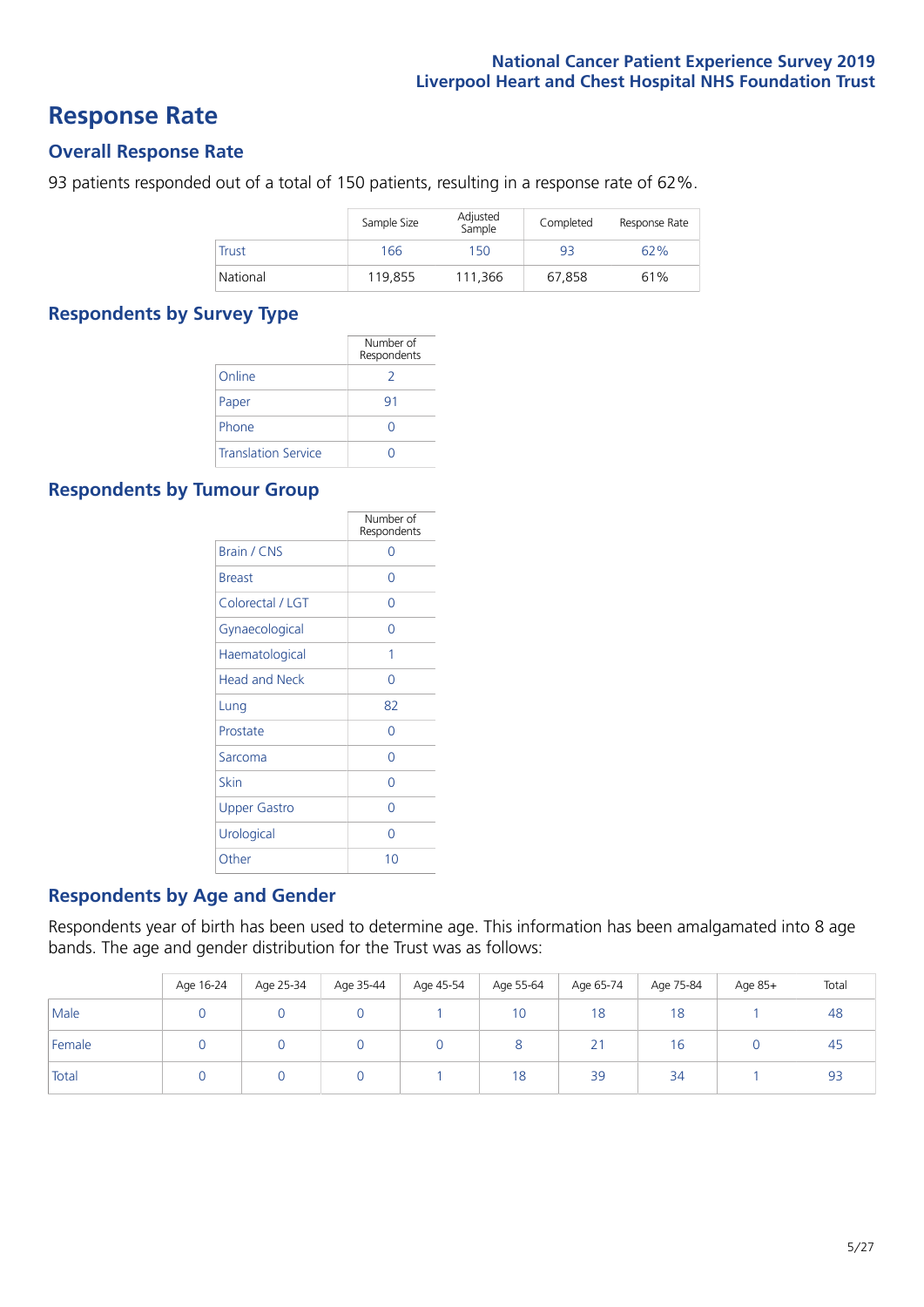# **Expected Range Charts**

| Lower Expected Range<br>Average                                                                                                                                                                                                                                                                                                                                                                                                                                                                                             |       |     |     | Upper Expected Range |     |     |                   |            | Case Mix Adjusted Score  |                     |                 |
|-----------------------------------------------------------------------------------------------------------------------------------------------------------------------------------------------------------------------------------------------------------------------------------------------------------------------------------------------------------------------------------------------------------------------------------------------------------------------------------------------------------------------------|-------|-----|-----|----------------------|-----|-----|-------------------|------------|--------------------------|---------------------|-----------------|
| <b>SEEING YOUR GP</b><br>Q1. Saw GP once or twice before being told they needed to go to<br>hospital<br>Q2. Patient thought they were seen as soon as necessary                                                                                                                                                                                                                                                                                                                                                             | 0%    | 10% | 20% | 30%                  | 40% | 50% | 60%               | 70%        | 83%                      | 80% 90% 100%<br>93% |                 |
| <b>DIAGNOSTIC TESTS</b><br>Q5. Received all the information needed about the test<br>Q6. The length of time waiting for the test to be done was about<br>right<br>Q7. Test results explained in completely understandable way                                                                                                                                                                                                                                                                                               | 0%    | 10% | 20% | 30%                  | 40% | 50% | 60%               | 70%        | 80%                      | 88%<br>87%          | 90% 100%<br>97% |
| <b>FINDING OUT WHAT WAS WRONG WITH YOU</b><br>Q10. Patient told they could bring a family member or friend when<br>first told they had cancer<br>Q11. Patient felt they were told sensitively that they had cancer<br>Q12. Patient completely understood the explanation of what was<br>wrong<br>Q13. Patient given easy to understand written information about<br>the type of cancer they had                                                                                                                             | $0\%$ | 10% | 20% | 30%                  | 40% | 50% | 60%               | 70%        | 80%<br>78%<br>81%<br>79% | 91%                 | 90% 100%        |
| <b>DECIDING THE BEST TREATMENT FOR YOU</b><br>Q14. Patient felt that treatment options were completely explained<br>Q15. Patient felt possible side effects were definitely explained in<br>an understandable way<br>Q16. Patient definitely given practical advice and support in dealing<br>with side effects of treatment<br>Q17. Patient definitely told about side effects that could affect<br>them in the future<br>Q18. Patient definitely involved as much as they wanted in<br>decisions about care and treatment | 0%    | 10% | 20% | 30%                  | 40% | 50% | 60%<br>63%<br>57% | 70%<br>73% | 80%                      | 88%<br>89%          | 90% 100%        |
| <b>CLINICAL NURSE SPECIALIST (CNS)</b><br>Q19. Patient given the name of a CNS who would support them<br>through their treatment<br>Q20. Patient found it very or quite easy to contact their CNS<br>Q21. Patient got understandable answers to important questions<br>all or most of the time                                                                                                                                                                                                                              | 0%    | 10% | 20% | 30%                  | 40% | 50% | 60%               | 70%        | 80%                      | 91%<br>92%          | 90% 100%<br>96% |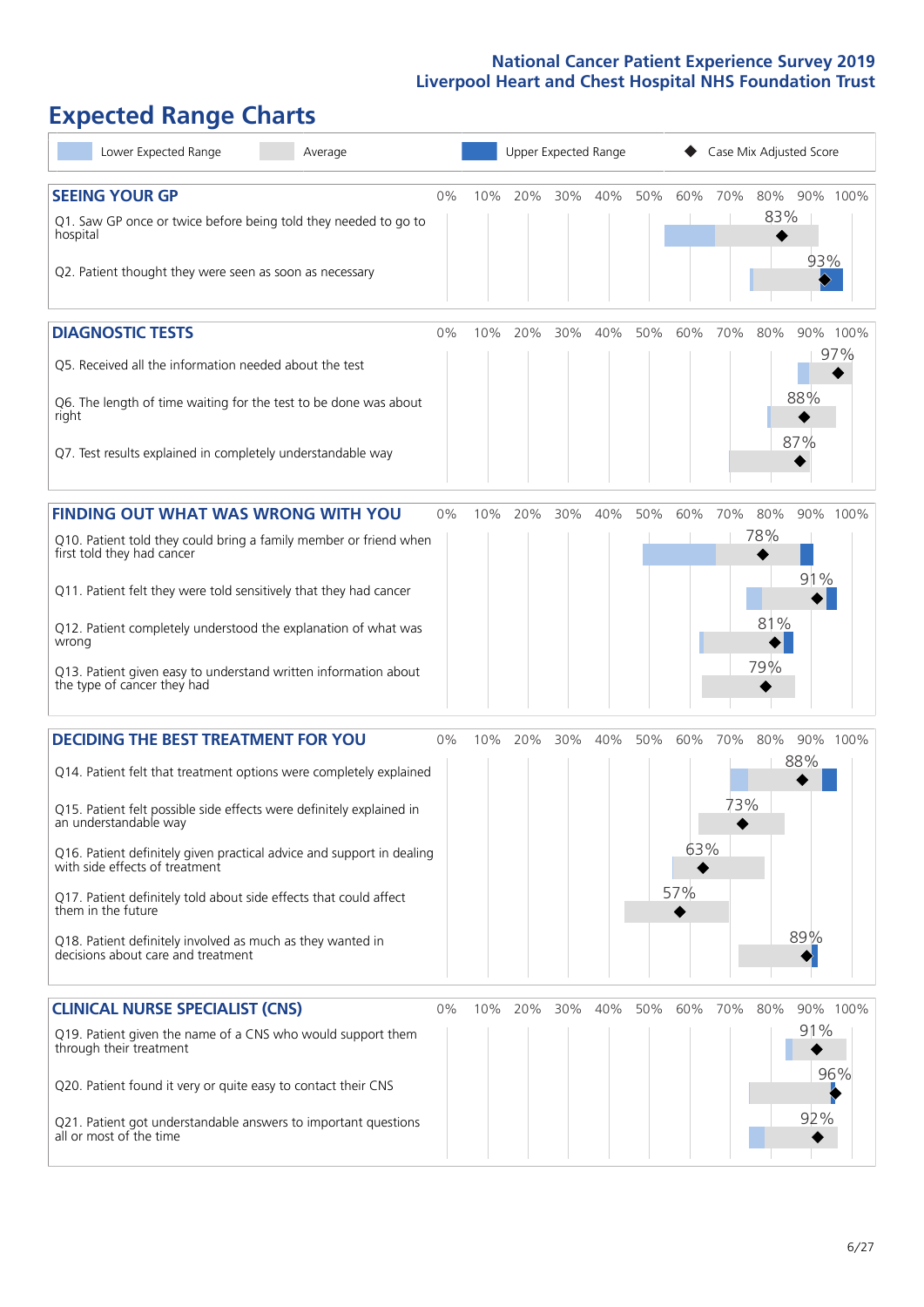# **Expected Range Charts**

| Lower Expected Range<br>Average                                                                                                                                                                                       |     |     | Upper Expected Range |     |     |     |     |            | Case Mix Adjusted Score |          |
|-----------------------------------------------------------------------------------------------------------------------------------------------------------------------------------------------------------------------|-----|-----|----------------------|-----|-----|-----|-----|------------|-------------------------|----------|
| <b>SUPPORT FOR PEOPLE WITH CANCER</b><br>0%<br>Q22. Hospital staff gave information about support or self-help<br>groups for people with cancer<br>Q23. Hospital staff discussed or gave information about the impact | 10% | 20% | 30%                  | 40% | 50% | 60% | 70% | 80%        | 90% 100%<br>90%<br>88%  |          |
| cancer could have on day to day activities<br>Q24. Hospital staff gave information on getting financial help or<br>possible benefits<br>Q25. Hospital staff told patient they could get free prescriptions            |     |     |                      |     |     | 57% |     |            |                         |          |
|                                                                                                                                                                                                                       |     |     |                      |     |     |     |     |            |                         |          |
| <b>OPERATIONS</b><br>0%<br>Q27. Beforehand, patient had all the information needed about the<br>operation                                                                                                             | 10% | 20% | 30%                  | 40% | 50% | 60% | 70% | 80%<br>83% | 90% 100%<br>95%         |          |
| Q28. Afterwards, staff completely explained how operation had<br>gone in understandable way                                                                                                                           |     |     |                      |     |     |     |     |            |                         |          |
| <b>HOSPITAL CARE AS AN INPATIENT</b><br>0%<br>Q30. Hospital staff didn't talk in front of patient as if patient wasn't<br>there                                                                                       | 10% | 20% | 30%                  | 40% | 50% | 60% | 70% | 80%        | 96%<br>$\blacklozenge$  | 90% 100% |
| Q31. Patient had confidence and trust in all doctors treating them                                                                                                                                                    |     |     |                      |     |     |     |     | 76%        | 95%                     |          |
| Q32. Patient's family or someone close definitely felt able to talk to<br>a doctor<br>Q33. Patient had confidence and trust in all the ward nurses                                                                    |     |     |                      |     |     |     |     | 85%        |                         |          |
| treating them<br>Q34. Patient thought there were always or nearly always enough<br>nurses on duty to care for them                                                                                                    |     |     |                      |     |     |     |     | 76%        |                         |          |
| Q35. All hospital staff asked patient what name they prefer to be<br>called by                                                                                                                                        |     |     |                      |     |     |     |     | 84%        |                         |          |
| Q36. Patient always given enough privacy when discussing<br>condition or treatment                                                                                                                                    |     |     |                      |     |     |     |     |            | 93%<br>$\blacklozenge$  |          |
| Q37. Patient definitely found hospital staff to discuss worries or<br>fears during their inpatient visit                                                                                                              |     |     |                      |     |     |     | 66% |            | 94%                     |          |
| Q38. Hospital staff definitely did everything they could to help<br>control pain<br>Q39. Patient always felt they were treated with respect and dignity                                                               |     |     |                      |     |     |     |     |            | 94%                     |          |
| while in hospital<br>Q40. Patient given clear written information about what should or                                                                                                                                |     |     |                      |     |     |     |     |            |                         | 96%      |
| should not do after leaving hospital<br>Q41. Hospital staff told patient who to contact if worried about<br>condition or treatment after leaving hospital                                                             |     |     |                      |     |     |     |     |            |                         | 97%      |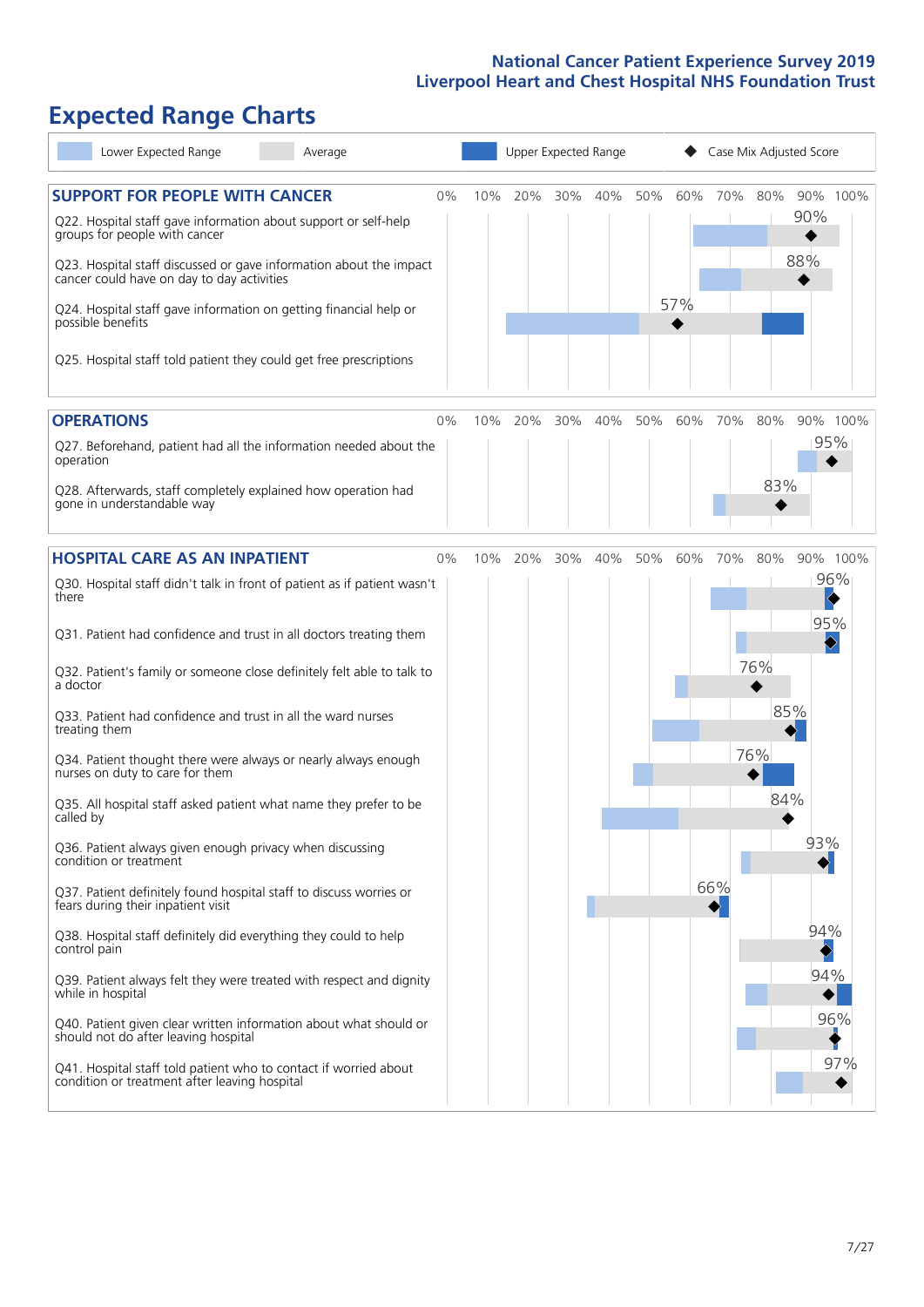# **Expected Range Charts**

| Lower Expected Range<br>Average                                                                                                                                                                                                                                                                                                                                                                                                                                                                                                                                                                                                                                                                        |       |     | Upper Expected Range |            |     |                   |     | Case Mix Adjusted Score |                   |          |                 |
|--------------------------------------------------------------------------------------------------------------------------------------------------------------------------------------------------------------------------------------------------------------------------------------------------------------------------------------------------------------------------------------------------------------------------------------------------------------------------------------------------------------------------------------------------------------------------------------------------------------------------------------------------------------------------------------------------------|-------|-----|----------------------|------------|-----|-------------------|-----|-------------------------|-------------------|----------|-----------------|
| <b>HOSPITAL CARE AS A DAY PATIENT / OUTPATIENT 0%</b><br>Q43. Patient definitely found hospital staff to discuss worries or<br>fears during their outpatient or day case visit<br>Q44. Cancer doctor had the right documents at patient's last<br>outpatient appointment<br>Q46. Beforehand patient completely had all information needed<br>about radiotherapy treatment<br>Q47. Patient completely given understandable information about<br>whether radiotherapy was working<br>Q49. Beforehand patient completely had all information needed<br>about chemotherapy treatment<br>Q50. Patient given enough information about whether<br>chemotherapy was working in a completely understandable way |       | 10% | 20%                  | 30%        | 40% | 50%               | 60% | 70%<br>72%              | 80%               |          | 90% 100%<br>96% |
| <b>HOME CARE AND SUPPORT</b><br>Q51. Hospital staff definitely gave family or someone close all the<br>information needed to help care at home<br>Q52. Patient definitely given enough support from health or social<br>services during treatment<br>Q53. Patient definitely given enough support from health or social<br>services after treatment                                                                                                                                                                                                                                                                                                                                                    | 0%    | 10% | 20%                  | 30%        | 40% | 50%<br>55%<br>46% | 60% | 70%<br>66%              | 80%               |          | 90% 100%        |
| <b>CARE FROM YOUR GENERAL PRACTICE</b><br>Q54. GP given enough information about patient's condition and<br>treatment<br>Q55. General practice staff definitely did everything they could to<br>support patient during treatment                                                                                                                                                                                                                                                                                                                                                                                                                                                                       | 0%    | 10% | 20%                  | 30%        | 40% | 50%               | 60% | 70%<br>70%              | 80%               |          | 90% 100%<br>96% |
| <b>YOUR OVERALL NHS CARE</b><br>Q56. Different people treating and caring for patient always work<br>well together to give best possible care<br>Q57. Patient given a care plan<br>Q58. Overall the administration of care was good or very good<br>Q59. Patient felt length of time for attending clinics and<br>appointments for cancer was about right<br>Q60. Someone discussed with patient whether they would like to<br>take part in cancer research                                                                                                                                                                                                                                            | $0\%$ | 10% | 20%                  | 30%<br>25% | 40% | 50%<br>48%        | 60% | 70%                     | 80%<br>85%<br>77% |          | 90% 100%<br>97% |
| Q61. Patient's average rating of care scored from very poor to very<br>good                                                                                                                                                                                                                                                                                                                                                                                                                                                                                                                                                                                                                            | 0     |     | 2                    | 3          | 4   | 5                 | 6   | 7                       | 8                 | 9<br>9.2 | 10              |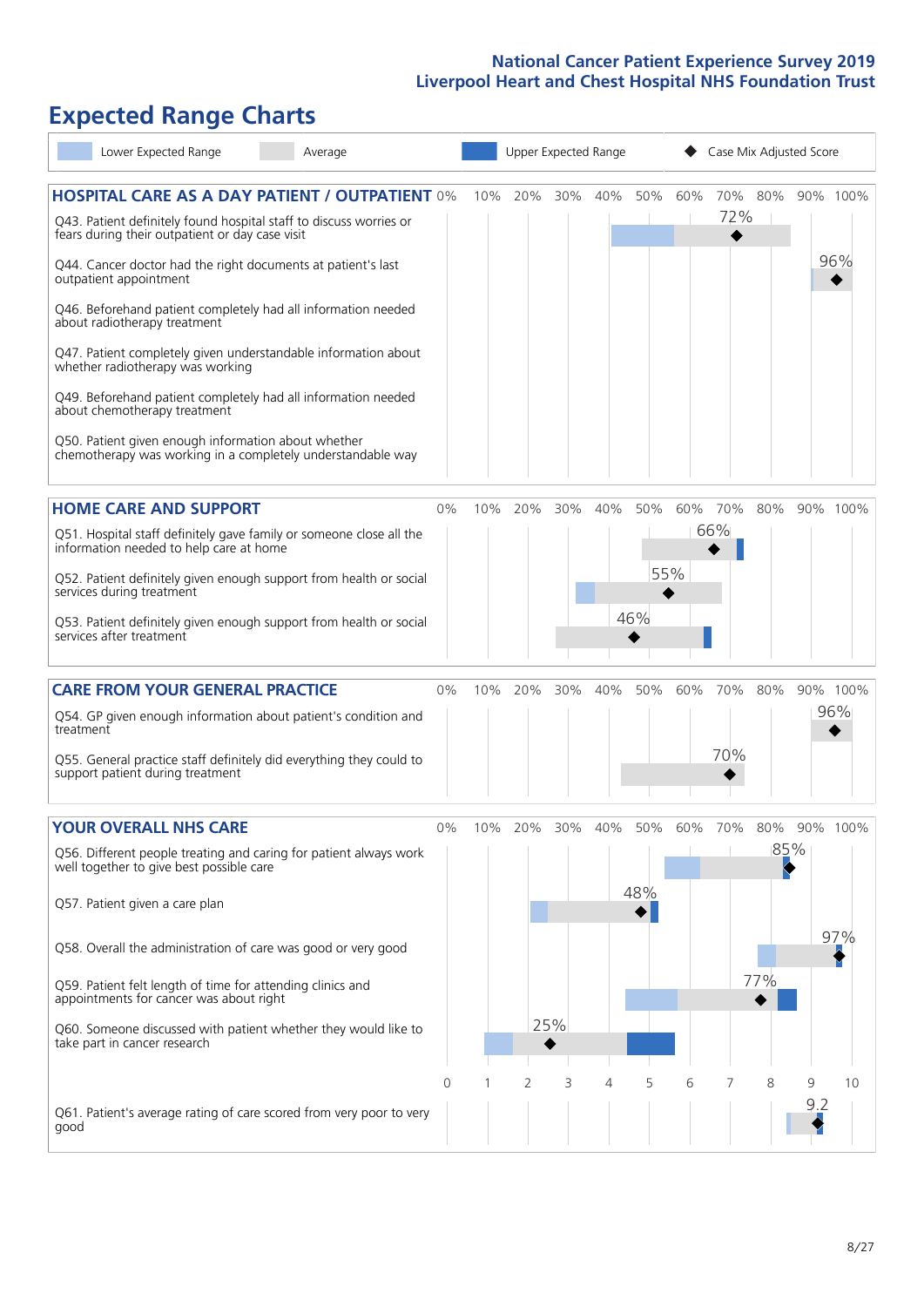# **Comparability Tables**

\* Indicates where a score has been suppressed because there are less than 21 responses.

\*\* No score available for 2018.

 $\triangle$  or  $\nabla$ 

Change 2018-2019: Indicates where 2019 score is significantly higher or lower than 2018 score Change Overall: Indicates significant change overall (2015, 2016, 2017, 2018 and 2019).

Adjusted Score below Lower Expected Range Adjusted Score between Upper and Lower Expected Ranges Adjusted Score above Upper Expected Range

|                                                                             | Case Mix Adjusted Scores<br>Unadjusted Scores |               |           |               |                                                    |         |               |                |                                     |                   |
|-----------------------------------------------------------------------------|-----------------------------------------------|---------------|-----------|---------------|----------------------------------------------------|---------|---------------|----------------|-------------------------------------|-------------------|
|                                                                             | 2018<br>n                                     | 2018<br>Score | 2019<br>n | 2019<br>Score | $\sim$   Change   Change   $\sim$<br>2018-<br>2019 | Overall | 2019<br>Score | Lower<br>Range | Upper<br>Expected Expected<br>Range | National<br>Score |
| <b>SEEING YOUR GP</b>                                                       |                                               |               |           |               |                                                    |         |               |                |                                     |                   |
| Q1. Saw GP once or twice before being told they needed to go<br>to hospital | 43                                            | 67%           | 39        | 77%           |                                                    |         | 83%           | 66%            | 92%                                 | 79%               |
| Q2. Patient thought they were seen as soon as necessary                     | 81                                            | 83%           | 75        | 93%           |                                                    |         | 93%           | 76%            | 92%                                 | 84%               |

| <b>DIAGNOSTIC TESTS</b>                                                   |      |     |    |     |  |     |     |      |     |
|---------------------------------------------------------------------------|------|-----|----|-----|--|-----|-----|------|-----|
| Q5. Received all the information needed about the test                    | $**$ | **  | 62 | 97% |  | 97% | 90% | 100% | 95% |
| Q6. The length of time waiting for the test to be done was<br>about right | 78   | 92% | 61 | 89% |  | 88% | 80% | 96%  | 88% |
| Q7. Test results explained in completely understandable way               | 78   | 91% | 63 | 87% |  | 87% | 70% | 90%  | 80% |

| <b>FINDING OUT WHAT WAS WRONG WITH YOU</b>                                                      |    |     |    |     |     |     |     |     |
|-------------------------------------------------------------------------------------------------|----|-----|----|-----|-----|-----|-----|-----|
| Q10. Patient told they could bring a family member or friend<br>when first told they had cancer | 81 | 78% | 70 | 80% | 78% | 66% | 87% | 77% |
| Q11. Patient felt they were told sensitively that they had cancer                               | 82 | 94% | 75 | 91% | 91% | 78% | 94% | 86% |
| Q12. Patient completely understood the explanation of what<br>was wrong                         | 84 | 82% | 76 | 83% | 81% | 63% | 83% | 73% |
| Q13. Patient given easy to understand written information<br>about the type of cancer they had  | 60 | 67% | 55 | 73% | 79% | 63% | 86% | 74% |

| <b>DECIDING THE BEST TREATMENT FOR YOU</b>                                                              |      |     |    |     |     |     |     |     |
|---------------------------------------------------------------------------------------------------------|------|-----|----|-----|-----|-----|-----|-----|
| Q14. Patient felt that treatment options were completely<br>explained                                   | 78   | 87% | 64 | 89% | 88% | 74% | 93% | 83% |
| Q15. Patient felt possible side effects were definitely explained<br>in an understandable way           | 78   | 71% | 66 | 74% | 73% | 62% | 84% | 73% |
| Q16. Patient definitely given practical advice and support in<br>dealing with side effects of treatment | 74   | 57% | 68 | 66% | 63% | 56% | 79% | 67% |
| Q17. Patient definitely told about side effects that could affect<br>them in the future                 | 69   | 55% | 57 | 58% | 57% | 44% | 70% | 57% |
| Q18. Patient definitely involved as much as they wanted in<br>decisions about care and treatment        | $**$ | **  | 73 | 89% | 89% | 72% | 90% | 81% |

| <b>CLINICAL NURSE SPECIALIST (CNS)</b>                                                    |    |     |    |     |     |     |     |     |
|-------------------------------------------------------------------------------------------|----|-----|----|-----|-----|-----|-----|-----|
| Q19. Patient given the name of a CNS who would support them<br>through their treatment    | 81 | 85% | 69 | 93% | 91% | 85% | 99% | 92% |
| Q20. Patient found it very or quite easy to contact their CNS                             | 63 | 90% | 55 | 96% | 96% | 75% | 95% | 85% |
| Q21. Patient got understandable answers to important<br>questions all or most of the time | 60 | 88% | 52 | 90% | 92% | 78% | 96% | 87% |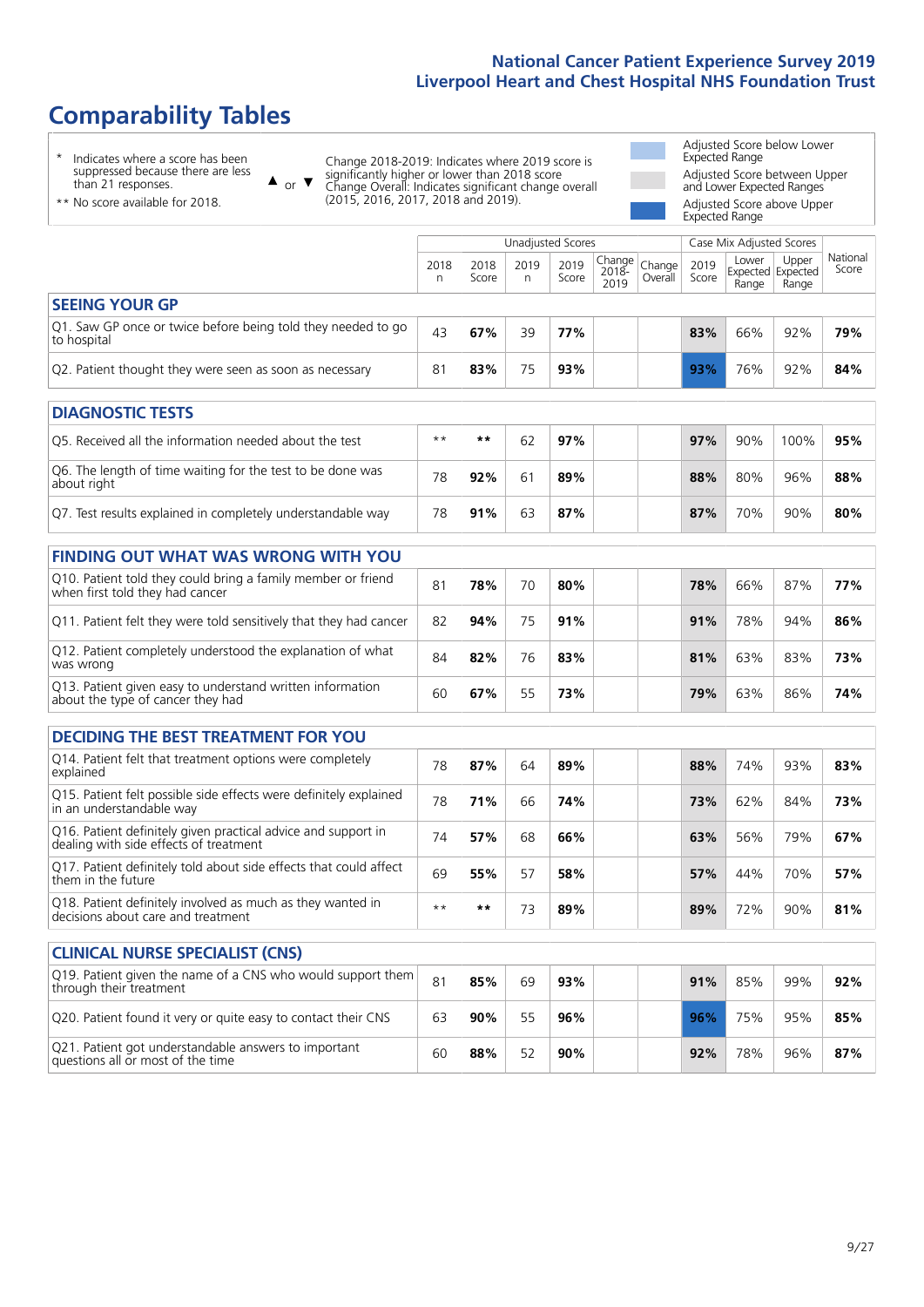# **Comparability Tables**

\* Indicates where a score has been suppressed because there are less than 21 responses.

\*\* No score available for 2018.

 $\triangle$  or  $\nabla$ 

Change 2018-2019: Indicates where 2019 score is significantly higher or lower than 2018 score Change Overall: Indicates significant change overall (2015, 2016, 2017, 2018 and 2019).

Adjusted Score below Lower Expected Range Adjusted Score between Upper and Lower Expected Ranges Adjusted Score above Upper Expected Range

|                                                                                                                   |              |               |            | <b>Unadjusted Scores</b> |                         |                   |               | Case Mix Adjusted Scores |                                     |                   |
|-------------------------------------------------------------------------------------------------------------------|--------------|---------------|------------|--------------------------|-------------------------|-------------------|---------------|--------------------------|-------------------------------------|-------------------|
|                                                                                                                   | 2018<br>n    | 2018<br>Score | 2019<br>n. | 2019<br>Score            | Change<br>2018-<br>2019 | Change<br>Overall | 2019<br>Score | Lower<br>Range           | Upper<br>Expected Expected<br>Range | National<br>Score |
| <b>SUPPORT FOR PEOPLE WITH CANCER</b>                                                                             |              |               |            |                          |                         |                   |               |                          |                                     |                   |
| Q22. Hospital staff gave information about support or self-help<br>groups for people with cancer                  | 59           | 75%           | 53         | 89%                      |                         |                   | 90%           | 79%                      | 97%                                 | 88%               |
| Q23. Hospital staff discussed or gave information about the<br>impact cancer could have on day to day activities  | 52           | 81%           | 40         | 88%                      |                         |                   | 88%           | 73%                      | 95%                                 | 84%               |
| Q24. Hospital staff gave information on getting financial help or<br>possible benefits                            | 46           | 46%           | 41         | 63%                      |                         |                   | 57%           | 47%                      | 78%                                 | 63%               |
| Q25. Hospital staff told patient they could get free prescriptions                                                | 25           | 76%           | 15         | $\star$                  |                         |                   | $\star$       |                          |                                     | 82%               |
| <b>OPERATIONS</b>                                                                                                 |              |               |            |                          |                         |                   |               |                          |                                     |                   |
| Q27. Beforehand, patient had all the information needed about<br>the operation                                    | 68           | 99%           | 58         | 95%                      |                         |                   | 95%           | 91%                      | 100%                                | 96%               |
| Q28. Afterwards, staff completely explained how operation had<br>gone in understandable way                       | 68           | 87%           | 58         | 83%                      |                         |                   | 83%           | 69%                      | 90%                                 | 79%               |
| <b>HOSPITAL CARE AS AN INPATIENT</b>                                                                              |              |               |            |                          |                         |                   |               |                          |                                     |                   |
| Q30. Hospital staff didn't talk in front of patient as if patient<br>wasn't there                                 | $\star\star$ | **            | 55         | 95%                      |                         |                   | 96%           | 74%                      | 93%                                 | 84%               |
| Q31. Patient had confidence and trust in all doctors treating<br>them                                             | $**$         | $***$         | 55         | 95%                      |                         |                   | 95%           | 74%                      | 94%                                 | 84%               |
| Q32. Patient's family or someone close definitely felt able to talk<br>to a doctor                                | $* *$        | **            | 48         | 79%                      |                         |                   | 76%           | 60%                      | 85%                                 | 72%               |
| O33. Patient had confidence and trust in all the ward nurses<br>treating them                                     | $**$         | $***$         | 55         | 87%                      |                         |                   | 85%           | 62%                      | 86%                                 | 74%               |
| Q34. Patient thought there were always or nearly always<br>enough nurses on duty to care for them                 | $**$         | **            | 55         | 78%                      |                         |                   | 76%           | 51%                      | 78%                                 | 64%               |
| Q35. All hospital staff asked patient what name they prefer to<br>be called by                                    | $* *$        | **            | 53         | 89%                      |                         |                   | 84%           | 57%                      | 84%                                 | 71%               |
| Q36. Patient always given enough privacy when discussing<br>condition or treatment                                | $**$         | $***$         | 55         | 93%                      |                         |                   | 93%           | 75%                      | 94%                                 | 85%               |
| Q37. Patient definitely found hospital staff to discuss worries or<br>fears during their inpatient visit          | $* *$        | **            | 40         | 65%                      |                         |                   | 66%           | 36%                      | 67%                                 | 52%               |
| Q38. Hospital staff definitely did everything they could to help<br>control pain                                  | $**$         | $***$         | 51         | 94%                      |                         |                   | 94%           | 72%                      | 93%                                 | 83%               |
| Q39. Patient always felt they were treated with respect and<br>dignity while in hospital                          | $* *$        | **            | 55         | 95%                      |                         |                   | 94%           | 79%                      | 96%                                 | 88%               |
| Q40. Patient given clear written information about what should<br>or should not do after leaving hospital         | $**$         | **            | 53         | 94%                      |                         |                   | 96%           | 76%                      | 95%                                 | 86%               |
| Q41. Hospital staff told patient who to contact if worried about<br>condition or treatment after leaving hospital | $* *$        | **            | 52         | 96%                      |                         |                   | 97%           | 88%                      | 100%                                | 94%               |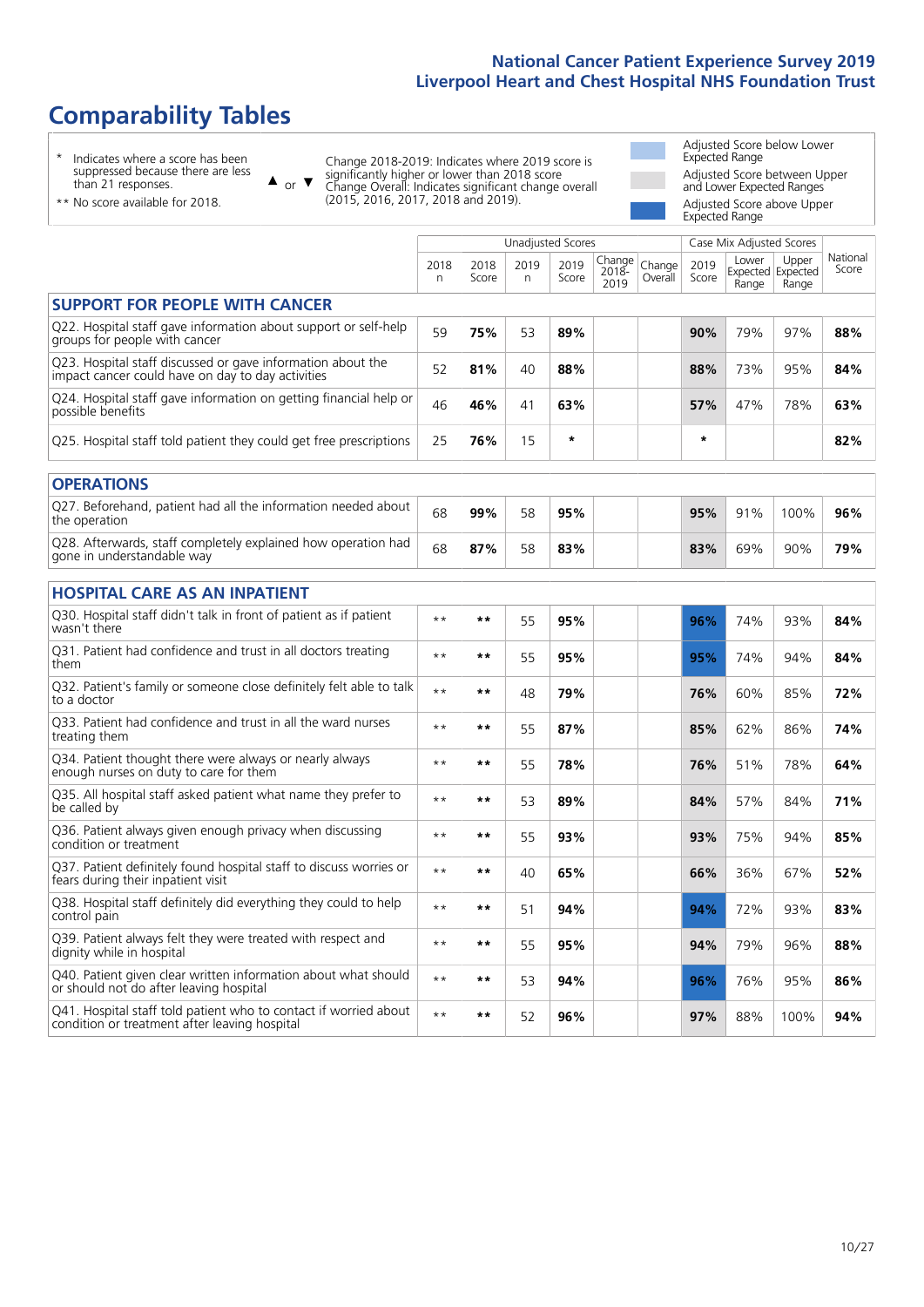# **Comparability Tables**

\* Indicates where a score has been suppressed because there are less than 21 responses.

\*\* No score available for 2018.

 $\triangle$  or  $\nabla$ 

Change 2018-2019: Indicates where 2019 score is significantly higher or lower than 2018 score Change Overall: Indicates significant change overall (2015, 2016, 2017, 2018 and 2019).

Adjusted Score below Lower Expected Range Adjusted Score between Upper and Lower Expected Ranges Adjusted Score above Upper Expected Range

|                                                                                                                       |           |               |            | <b>Unadjusted Scores</b> |                            |                   |               | Case Mix Adjusted Scores            |                |                   |
|-----------------------------------------------------------------------------------------------------------------------|-----------|---------------|------------|--------------------------|----------------------------|-------------------|---------------|-------------------------------------|----------------|-------------------|
|                                                                                                                       | 2018<br>n | 2018<br>Score | 2019<br>n. | 2019<br>Score            | Change<br>$2018 -$<br>2019 | Change<br>Overall | 2019<br>Score | Lower<br>Expected Expected<br>Range | Upper<br>Range | National<br>Score |
| <b>HOSPITAL CARE AS A DAY PATIENT / OUTPATIENT</b>                                                                    |           |               |            |                          |                            |                   |               |                                     |                |                   |
| Q43. Patient definitely found hospital staff to discuss worries or<br>fears during their outpatient or day case visit | 49        | 63%           | 38         | 71%                      |                            |                   | 72%           | 56%                                 | 85%            | 71%               |
| Q44. Cancer doctor had the right documents at patient's last<br>outpatient appointment                                | 64        | 98%           | 53         | 96%                      |                            |                   | 96%           | 90%                                 | 100%           | 96%               |
| Q46. Beforehand patient completely had all information needed<br>about radiotherapy treatment                         | 15        | *             | 10         | $\star$                  |                            |                   | $\star$       |                                     |                | 86%               |
| Q47. Patient completely given understandable information<br>about whether radiotherapy was working                    | 10        | $\star$       | 10         | $\star$                  |                            |                   | $\star$       |                                     |                | 60%               |
| Q49. Beforehand patient completely had all information needed<br>about chemotherapy treatment                         | 19        | $\star$       | 10         | $\star$                  |                            |                   | $\star$       |                                     |                | 84%               |
| Q50. Patient given enough information about whether<br>chemotherapy was working in a completely understandable way    | 16        | *             | 10         | $\star$                  |                            |                   | $\star$       |                                     |                | 68%               |
| <b>HOME CARE AND SUPPORT</b>                                                                                          |           |               |            |                          |                            |                   |               |                                     |                |                   |
| Q51. Hospital staff definitely gave family or someone close all<br>the information needed to help care at home        | 69        | 65%           | 67         | 66%                      |                            |                   | 66%           | 48%                                 | 72%            | 60%               |
| Q52. Patient definitely given enough support from health or<br>social services during treatment                       | 57        | 58%           | 43         | 53%                      |                            |                   | 55%           | 36%                                 | 68%            | 52%               |
| Q53. Patient definitely given enough support from health or<br>social services after treatment                        | 45        | 49%           | 29         | 41%                      |                            |                   | 46%           | 27%                                 | 63%            | 45%               |
| <b>CARE FROM YOUR GENERAL PRACTICE</b>                                                                                |           |               |            |                          |                            |                   |               |                                     |                |                   |
| Q54. GP given enough information about patient's condition<br>and treatment                                           | 65        | 91%           | 59         | 95%                      |                            |                   | 96%           | 90%                                 | 100%           | 95%               |
| Q55. General practice staff definitely did everything they could<br>to support patient during treatment               | 49        | 73%           | 40         | 68%                      |                            |                   | 70%           | 43%                                 | 74%            | 58%               |
| <b>YOUR OVERALL NHS CARE</b>                                                                                          |           |               |            |                          |                            |                   |               |                                     |                |                   |
| Q56. Different people treating and caring for patient always<br>work well together to give best possible care         | $* *$     | $***$         | 74         | 85%                      |                            |                   | 85%           | 63%                                 | 83%            | 73%               |
| Q57. Patient given a care plan                                                                                        | 64        | 34%           | 56         | 48%                      |                            |                   | 48%           | 25%                                 | 50%            | 38%               |
| Q58. Overall the administration of care was good or very good                                                         | 79        | 96%           | 75         | 97%                      |                            |                   | 97%           | 81%                                 | 96%            | 89%               |
| Q59. Patient felt length of time for attending clinics and<br>appointments for cancer was about right                 | 77        | 74%           | 72         | 79%                      |                            |                   | 77%           | 57%                                 | 82%            | 69%               |
| Q60. Someone discussed with patient whether they would like<br>to take part in cancer research                        | 73        | 32%           | 64         | 25%                      |                            |                   | 25%           | 16%                                 | 44%            | 30%               |
| Q61. Patient's average rating of care scored from very poor to<br>very good                                           | 78        | 8.9           | 76         | 9.2                      |                            |                   | 9.2           | 8.5                                 | 9.1            | 8.8               |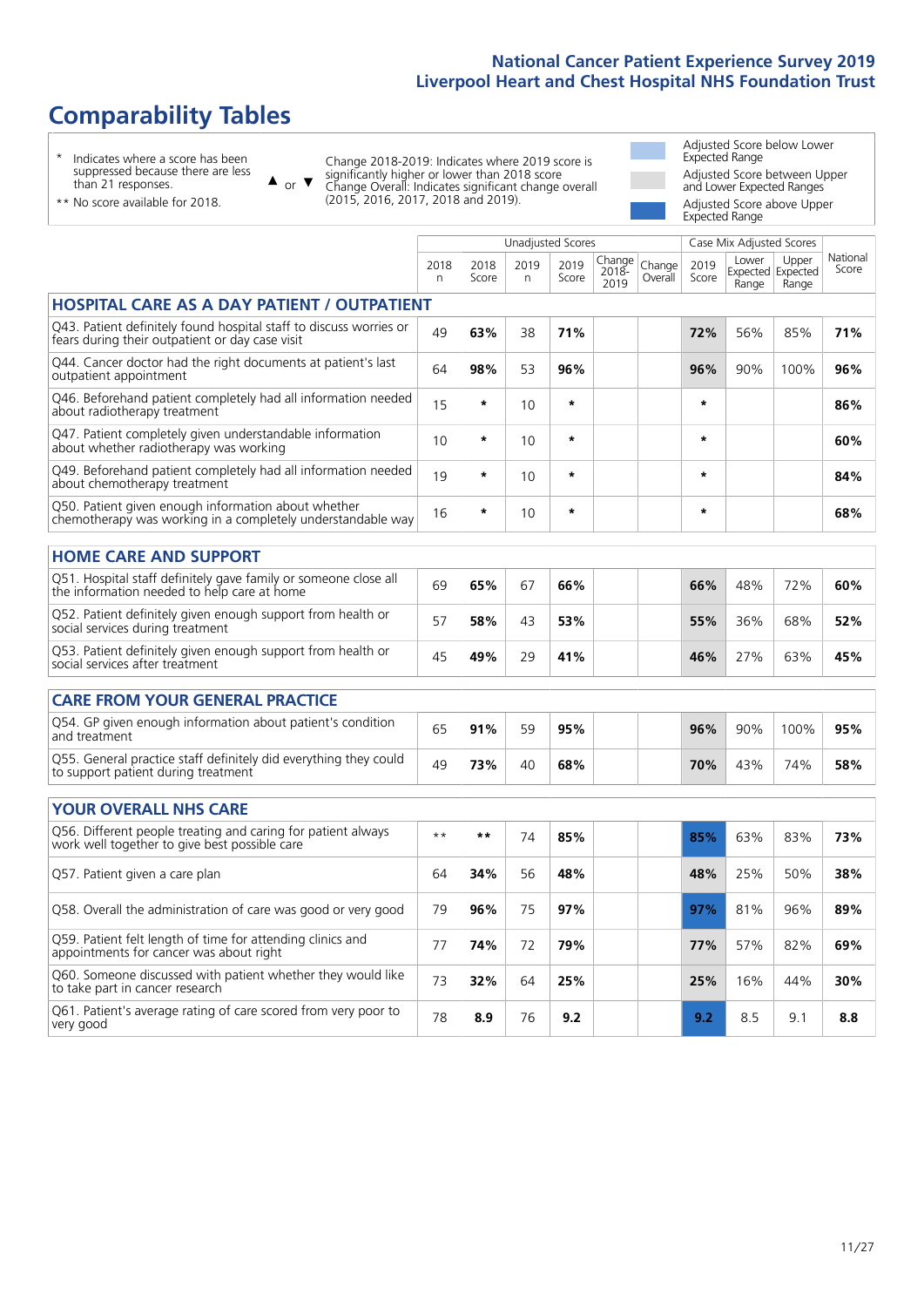# **Tumour Type Tables**

\* Indicates where a score has been suppressed because there are less than 21 responses.

n.a. Indicates that there were no respondents for that tumour group.

| <b>SEEING YOUR GP</b>                           |              |              |        |            |                |                |                                     |          | Tumour Group |         |      |                 |                                         |         |                |
|-------------------------------------------------|--------------|--------------|--------|------------|----------------|----------------|-------------------------------------|----------|--------------|---------|------|-----------------|-----------------------------------------|---------|----------------|
|                                                 |              | Brain<br>CNS | Breast | Colorectal | Gynaecological | Haematological | Head and<br>Neck                    | Fung     | Prostate     | Sarcoma | Skin | Upper<br>Gastro | $\overline{\sigma}$<br>Urologica        | Other   | All<br>Cancers |
| Q1. Saw GP once or twice before being told they | Trust        | n.a.         | n.a.   | n.a.       | n.a.           | n.a.           | n.a.                                | $\star$  | n.a.         | n.a.    | n.a. | n.a.            | n.a.                                    | $\star$ | 77%            |
| needed to go to hospital                        | National 59% |              |        |            |                |                | 94% 75% 77% 67% 79% 71% 82% 71% 90% |          |              |         |      |                 | 74% 83% 74% 79%                         |         |                |
| Q2. Patient thought they were seen as soon as   | Trust        | n.a.         | n.a.   | n.a.       | n.a.           | $\ast$         | n.a.                                | $ 94\% $ | n.a.         | n.a.    | n.a. | n.a.            | n.a.                                    | $\star$ | 93%            |
| necessary                                       | National     | 79%          | 89%    | 83%        | 81%            |                |                                     |          |              |         |      |                 | 82% 81% 84% 86% 69% 85% 79% 85% 79% 84% |         |                |

#### **DIAGNOSTIC TESTS** Tumour Group

|                                                   |                                          | Brain | <b>Breast</b> | olorectal<br>LGT<br>$\cup$ | ᢛ<br>Gynaecologic | Haematological | Head and<br>Neck | Lung | Prostate    | Sarcoma | Skin | Upper<br>Gastro | Jrologica                                   | Other   | All<br>Cancers |
|---------------------------------------------------|------------------------------------------|-------|---------------|----------------------------|-------------------|----------------|------------------|------|-------------|---------|------|-----------------|---------------------------------------------|---------|----------------|
| Q5. Received all the information needed about     | Trust                                    | n.a.  | n.a.          | n.a.                       | n.a.              |                | n.a.             | 96%  | n.a.        | n.a.    | n.a. | n.a.            | n.a.                                        | $\star$ | 97%            |
| the test                                          | National                                 | 93%   | 95%           | 95%                        |                   | 93% 95%        |                  |      | 93% 95% 95% | 93%     | 96%  |                 | 95% 95%                                     | 95%     | 95%            |
| Q6. The length of time waiting for the test to be | Trust                                    | n.a.  | n.a.          | n.a.                       | n.a.              | $^\star$       | n.a.             | 91%  | n.a.        | n.a.    | n.a. | n.a.            | n.a.                                        | $\star$ | 89%            |
| done was about right                              | <b>National</b>                          |       | 84%   91%     | 88%                        |                   |                |                  |      |             |         |      |                 | 86% 89% 88% 87% 87% 81% 87% 84% 87% 86% 88% |         |                |
| Q7. Test results explained in completely          | Trust                                    | n.a.  | n.a.          | n.a.                       | n.a.              | $\star$        | n.a.             | 84%  | n.a.        | n.a.    | n.a. | n.a.            | n.a.                                        | $\star$ | 87%            |
| understandable way                                | National 71% 83% 82% 77% 77% 79% 80% 80% |       |               |                            |                   |                |                  |      |             |         |      |                 | 78% 84% 75% 80% 76% 80%                     |         |                |

| <b>FINDING OUT WHAT WAS WRONG WITH YOU</b>        |              |       |               |                             |                |                 |                        |      | <b>Tumour Group</b> |         |         |                 |                 |         |                |
|---------------------------------------------------|--------------|-------|---------------|-----------------------------|----------------|-----------------|------------------------|------|---------------------|---------|---------|-----------------|-----------------|---------|----------------|
|                                                   |              | Brain | <b>Breast</b> | ╮<br>olorectal.<br>LGT<br>Ü | Gynaecological | Haematological  | ad and<br>Neck<br>Head | Lung | Prostate            | Sarcoma | Skin    | Upper<br>Gastro | Jrological      | Other   | All<br>Cancers |
| Q10. Patient told they could bring a family       | Trust        | n.a.  | n.a.          | n.a.                        | n.a.           | $\star$         | n.a.                   | 80%  | n.a.                | n.a.    | n.a.    | n.a.            | n.a.            | $\star$ | 80%            |
| member or friend when first told they had cancer  | National     | 85%   | 82%           | 82%                         | 71%            | 71%             | 71%                    | 77%  | 79%                 | 73%     | 69%     | 76%             | 73%             | 75%     | 77%            |
| Q11. Patient felt they were told sensitively that | <b>Trust</b> | n.a.  | n.a.          | n.a.                        | n.a.           | $\ast$          | n.a.                   | 89%  | n.a.                | n.a.    | n.a.    | n.a.            | n.a.            | $\star$ | 91%            |
| they had cancer                                   | National     | 79%   | 89%           | 87%                         | 82%            | 84% 87% 83% 86% |                        |      |                     | 84%     |         |                 | 89% 81% 84% 83% |         | 86%            |
| Q12. Patient completely understood the            | Trust        | n.a.  | n.a.          | n.a.                        | n.a.           | $\ast$          | n.a.                   | 85%  | n.a.                | n.a.    | n.a.    | n.a.            | n.a.            | $\star$ | 83%            |
| explanation of what was wrong                     | National     | 66%   | 77%           | 79%                         | 73%            | 60%             | 78%                    | 76%  | 79%                 | 67%     | 80%     | 70%             | 77%             | 70%     | 73%            |
| Q13. Patient given easy to understand written     | Trust        | n.a.  | n.a.          | n.a.                        | n.a.           | $\ast$          | n.a.                   | 69%  | n.a.                | n.a.    | n.a.    | n.a.            | n.a.            | $\ast$  | 73%            |
| information about the type of cancer they had     | National     | 66%   | 78%           | 73%                         | 71%            | 76% 69% 67% 83% |                        |      |                     |         | 67% 84% |                 | 67%   74%       | 65%     | 74%            |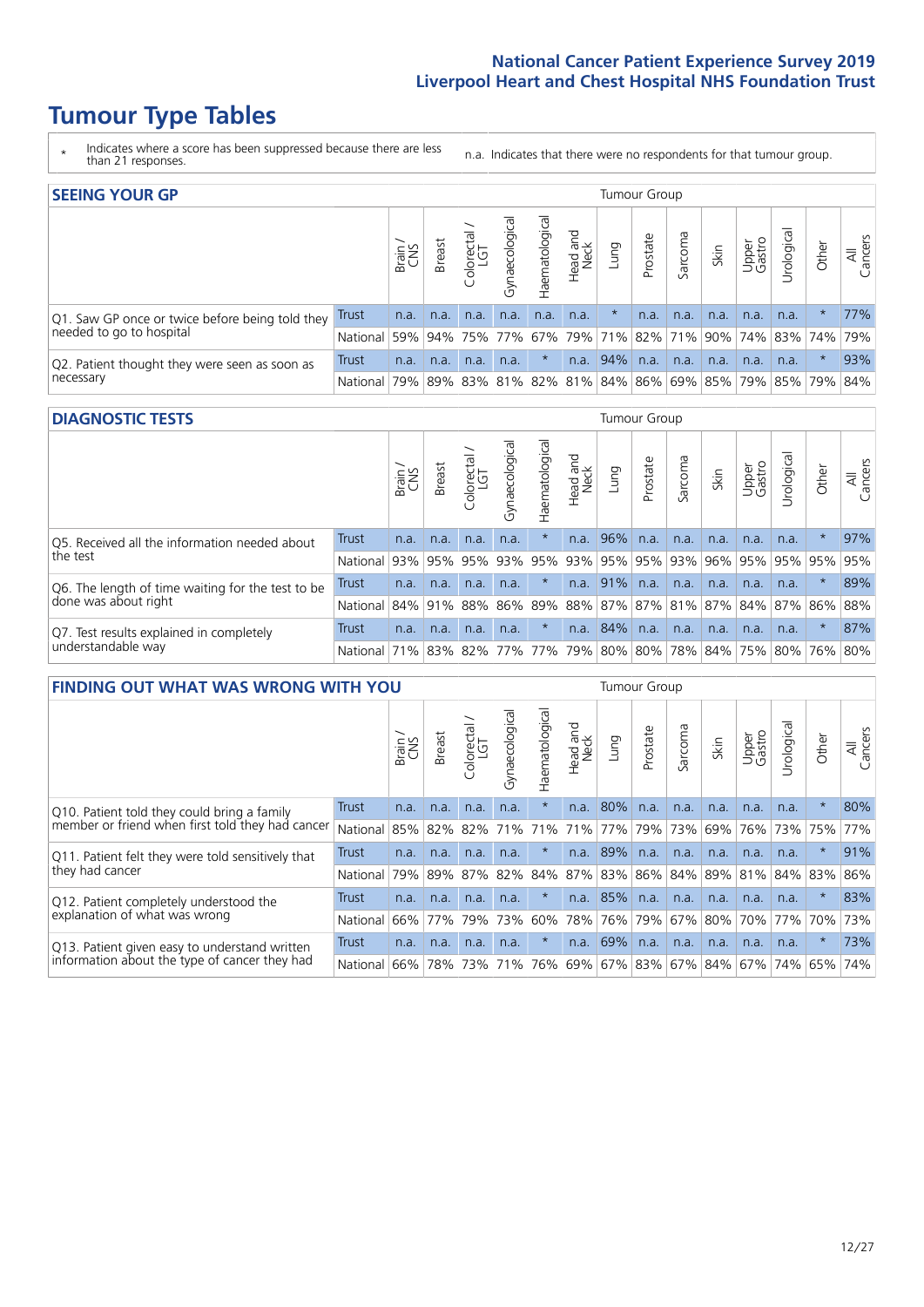# **Tumour Type Tables**

\* Indicates where a score has been suppressed because there are less than 21 responses.

n.a. Indicates that there were no respondents for that tumour group.

| <b>DECIDING THE BEST TREATMENT FOR YOU</b>         |          |       |               |                        |                |                |                         |      | Tumour Group |                                 |      |                 |            |         |                |
|----------------------------------------------------|----------|-------|---------------|------------------------|----------------|----------------|-------------------------|------|--------------|---------------------------------|------|-----------------|------------|---------|----------------|
|                                                    |          | Brain | <b>Breast</b> | olorectal.<br>LGT<br>Ū | Gynaecological | Haematological | ead and<br>Neck<br>Head | Lung | Prostate     | Sarcoma                         | Skin | Upper<br>Gastro | Jrological | Other   | All<br>Cancers |
| Q14. Patient felt that treatment options were      | Trust    | n.a.  | n.a.          | n.a.                   | n.a.           | $\star$        | n.a.                    | 88%  | n.a.         | n.a.                            | n.a. | n.a.            | n.a.       | $\star$ | 89%            |
| completely explained                               | National | 85%   | 85%           | 85%                    | 85%            | 82%            | 87%                     | 84%  | 83%          | 83%                             | 89%  | 81%             | 83%        | 79%     | 83%            |
| Q15. Patient felt possible side effects were       | Trust    | n.a.  | n.a.          | n.a.                   | n.a.           | $^\star$       | n.a.                    | 74%  | n.a.         | n.a.                            | n.a. | n.a.            | n.a.       | $\star$ | 74%            |
| definitely explained in an understandable way      | National | 69%   | 74%           | 76%                    | 75%            | 69%            | 73%                     | 74%  | 73%          | 73%                             | 77%  | 72%             | 71%        | 70%     | 73%            |
| Q16. Patient definitely given practical advice and | Trust    | n.a.  | n.a.          | n.a.                   | n.a.           | $\star$        | n.a.                    | 65%  | n.a.         | n.a.                            | n.a. | n.a.            | n.a.       | $\star$ | 66%            |
| support in dealing with side effects of treatment  | National | 63%   | 70%           | 70%                    | 69%            | 65%            | 70%                     | 69%  | 65%          | 66%                             | 71%  | 66%             | 63%        | 64%     | 67%            |
| Q17. Patient definitely told about side effects    | Trust    | n.a.  | n.a.          | n.a.                   | n.a.           | $\star$        | n.a.                    | 56%  | n.a.         | n.a.                            | n.a. | n.a.            | n.a.       | $\star$ | 58%            |
| that could affect them in the future               | National | 62%   | 57%           | 59%                    | 56%            | 51%            | 64%                     | 56%  | 66%          | 54%                             | 66%  | 53%             | 56%        | 52%     | 57%            |
| Q18. Patient definitely involved as much as they   | Trust    | n.a.  | n.a.          | n.a.                   | n.a.           | $^\star$       | n.a.                    | 89%  | n.a.         | n.a.                            | n.a. | n.a.            | n.a.       | $\ast$  | 89%            |
| wanted in decisions about care and treatment       | National | 79%   | 81%           |                        |                |                |                         |      |              | 83% 81% 80% 81% 81% 84% 81% 87% |      | 79%             | 79%        | 78% 81% |                |

#### **CLINICAL NURSE SPECIALIST (CNS)** Tumour Group

|                                             |                  | Brain | <b>Breast</b> | olorectal.<br>LGT<br>U | aecologic<br>$\tilde{\xi}$ | $\overline{\sigma}$<br>Haematologic | Head and<br>Neck | Lung        | Prostate | Sarcoma | Skin                              | Upper<br>Gastro | σ<br>Jrologica | Other           | All<br>Cancers |
|---------------------------------------------|------------------|-------|---------------|------------------------|----------------------------|-------------------------------------|------------------|-------------|----------|---------|-----------------------------------|-----------------|----------------|-----------------|----------------|
| Q19. Patient given the name of a CNS who    | Trust            | n.a.  | n.a.          | n.a.                   | n.a.                       |                                     | n.a.             | 93%         | n.a.     | n.a.    | n.a.                              | n.a.            | n.a.           |                 | 93%            |
| would support them through their treatment  | National l       | 95%   |               | 95% 92%                | 95%                        |                                     |                  |             |          |         | 92%   91%   94%   91%   91%   91% | 93%             |                | 85% 89%         | 92%            |
| Q20. Patient found it very or quite easy to | Trust            | n.a.  | n.a.          | n.a.                   | n.a.                       | $\star$                             | n.a.             | 94%         | n.a.     | n.a.    | n.a.                              | n.a.            | n.a.           | $^\star$        | 96%            |
| contact their CNS                           | National         | 86%   | 84%           | 88%                    | 85%                        | 87%                                 |                  | 86% 86% 80% |          | 86%     | 90%                               | 85%             |                | 83% 83%         | 85%            |
| Q21. Patient got understandable answers to  | Trust            | n.a.  | n.a.          | n.a.                   | n.a.                       | $\star$                             | n.a.             | 89%         | n.a.     | n.a.    | n.a.                              | n.a.            | n.a.           | $^\star$        | 90%            |
| important questions all or most of the time | National 82% 87% |       |               | 89%                    | 86%                        |                                     |                  |             |          |         | 89% 88% 86% 87% 87% 93%           |                 |                | 86%   87%   86% | 87%            |

| <b>SUPPORT FOR PEOPLE WITH CANCER</b>                                                     |          |       |               |                 |                |                |                        |         | <b>Tumour Group</b> |              |      |                 |                         |         |                    |
|-------------------------------------------------------------------------------------------|----------|-------|---------------|-----------------|----------------|----------------|------------------------|---------|---------------------|--------------|------|-----------------|-------------------------|---------|--------------------|
|                                                                                           |          | Brain | <b>Breast</b> | ∽<br>Colorectal | Gynaecological | Haematological | ad and<br>Neck<br>Head | Lung    | Prostate            | arcoma<br>vĀ | Skin | Upper<br>Gastro | Irological<br>$\supset$ | Other   | All<br>ancers<br>ت |
| Q22. Hospital staff gave information about<br>support or self-help groups for people with | Trust    | n.a.  | n.a.          | n.a.            | n.a.           | $\star$        | n.a.                   | 89%     | n.a.                | n.a.         | n.a. | n.a.            | n.a.                    | $\star$ | 89%                |
| cancer                                                                                    | National | 92%   | 92%           | 88%             | 87%            | 86%            |                        |         | 88% 87% 91%         | 86%          | 90%  | 88%             | 81%                     | 83%     | 88%                |
| Q23. Hospital staff discussed or gave information                                         | Trust    | n.a.  | n.a.          | n.a.            | n.a.           | $\ast$         | n.a.                   | 89%     | n.a.                | n.a.         | n.a. | n.a.            | n.a.                    | $\star$ | 88%                |
| about the impact cancer could have on day to<br>day activities                            | National | 84%   | 86%           | 85%             | 82%            | 84%            | 84%                    | 83%     | 88%                 | 81%          | 86%  | 83%             | 78%                     | 79%     | 84%                |
| Q24. Hospital staff gave information on getting                                           | Trust    | n.a.  | n.a.          | n.a.            | n.a.           | $\star$        | n.a.                   | 66%     | n.a.                | n.a.         | n.a. | n.a.            | n.a.                    | $\ast$  | 63%                |
| financial help or possible benefits                                                       | National | 78%   |               | 68% 61%         | 66%            | 61%            | 67%                    |         | 72% 55%             | 64%          | 60%  | 64%             | 47%                     | 59%     | 63%                |
| Q25. Hospital staff told patient they could get                                           | Trust    | n.a.  | n.a.          | n.a.            | n.a.           | $\star$        | n.a.                   | $\star$ | n.a.                | n.a.         | n.a. | n.a.            | n.a.                    | $\star$ | $\star$            |
| free prescriptions                                                                        | National |       | 82% 81% 83%   |                 | 79%            | 87%            |                        |         | 84% 86% 80%         | 78%          |      | 71% 84%         |                         | 73% 81% | 82%                |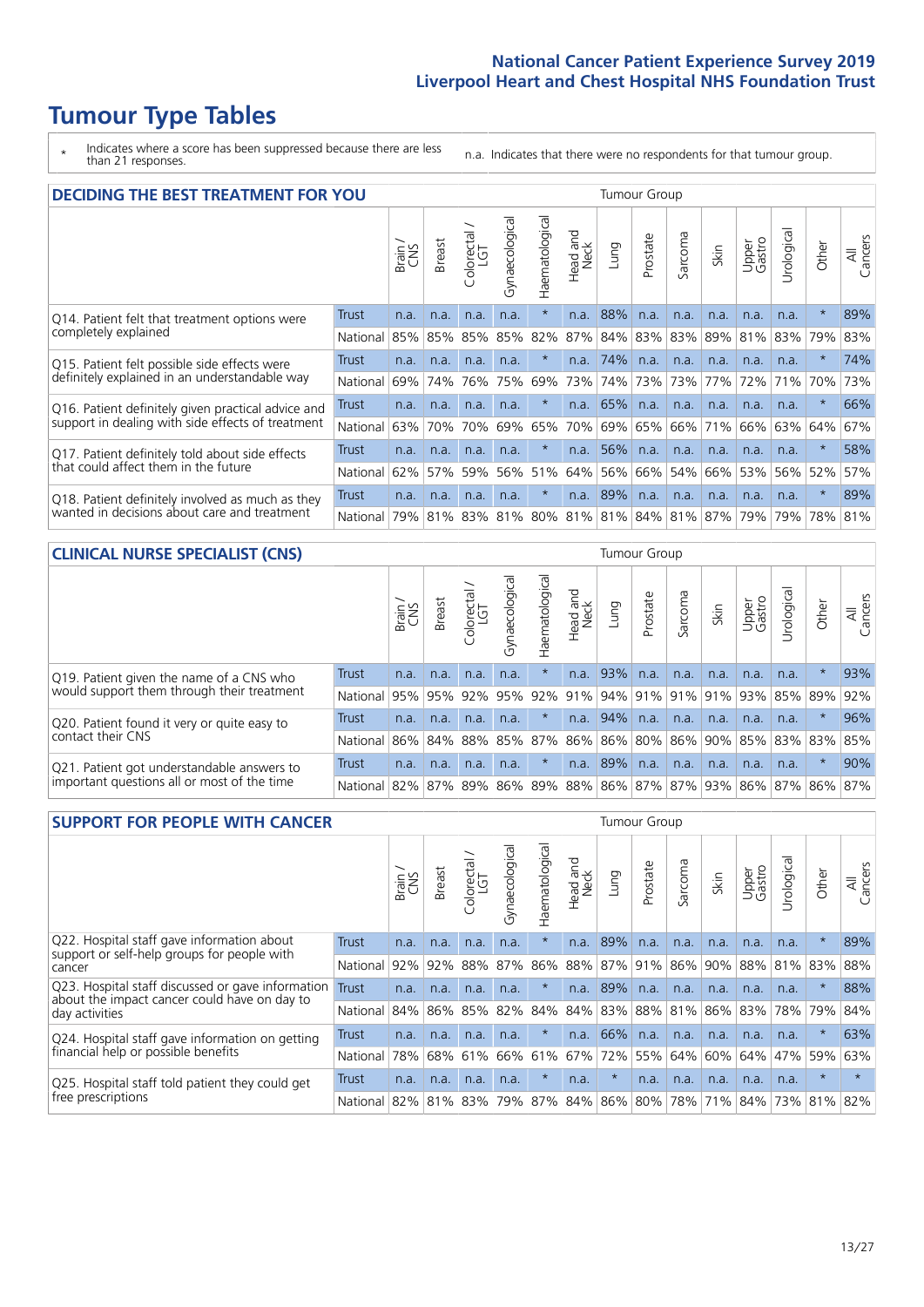# **Tumour Type Tables**

- \* Indicates where a score has been suppressed because there are less than 21 responses.
- n.a. Indicates that there were no respondents for that tumour group.

| <b>OPERATIONS</b>                                |                 |              |               |                   |                |                       |                  |          | Tumour Group |         |                                     |                 |            |        |                |
|--------------------------------------------------|-----------------|--------------|---------------|-------------------|----------------|-----------------------|------------------|----------|--------------|---------|-------------------------------------|-----------------|------------|--------|----------------|
|                                                  |                 | Brain<br>CNS | <b>Breast</b> | Colorectal<br>LGT | Gynaecological | Haematological        | Head and<br>Neck | Lung     | Prostate     | Sarcoma | Skin                                | Upper<br>Gastro | Jrological | Other  | All<br>Cancers |
| Q27. Beforehand, patient had all the information | Trust           | n.a.         | n.a.          | n.a.              | n.a.           |                       | n.a.             | 94%      | n.a.         | n.a.    | n.a.                                | n.a.            | n.a.       |        | 95%            |
| needed about the operation                       | <b>National</b> |              | 96% 97%       | 96%               | 96%            |                       |                  |          |              |         | 94% 96% 95% 97% 95% 96% 96% 95% 95% |                 |            |        | 96%            |
| Q28. Afterwards, staff completely explained how  | Trust           | n.a.         | n.a.          | n.a.              | n.a.           |                       | n.a.             | $ 81\% $ | n.a.         | n.a.    | n.a.                                | n.a.            | n.a.       | $\ast$ | 83%            |
| operation had gone in understandable way         | National I      | 76%          | 79%           | 83%               | 79%            | 78%   79%   79%   78% |                  |          |              |         | 80%   82%   79%   76%   77%         |                 |            |        | 79%            |

#### **HOSPITAL CARE AS AN INPATIENT** Tumour Group

|                                                                                                  |              | Brain | Breast | $\overline{\phantom{0}}$<br>Colorectal /<br>LGT | Gynaecological | Haematological | Head and<br>Neck | Lung    | Prostate | Sarcoma | Skin | Upper<br>Gastro | Urological  | Other   | All<br>Cancers |
|--------------------------------------------------------------------------------------------------|--------------|-------|--------|-------------------------------------------------|----------------|----------------|------------------|---------|----------|---------|------|-----------------|-------------|---------|----------------|
| Q30. Hospital staff didn't talk in front of patient                                              | <b>Trust</b> | n.a.  | n.a.   | n.a.                                            | n.a.           | $\star$        | n.a.             | 94%     | n.a.     | n.a.    | n.a. | n.a.            | n.a.        | $\star$ | 95%            |
| as if patient wasn't there                                                                       | National     | 81%   | 86%    | 81%                                             | 83%            | 84%            | 83%              | 81%     | 88%      | 86%     | 86%  | 81%             | 83%         | 82%     | 84%            |
| O31. Patient had confidence and trust in all                                                     | Trust        | n.a.  | n.a.   | n.a.                                            | n.a.           | $\star$        | n.a.             | 95%     | n.a.     | n.a.    | n.a. | n.a.            | n.a.        | $\star$ | 95%            |
| doctors treating them                                                                            | National     | 82%   | 83%    | 85%                                             | 83%            | 82%            |                  | 87% 83% | 89%      | 86%     | 85%  | 81%             | 85%         | 80%     | 84%            |
| Q32. Patient's family or someone close definitely                                                | Trust        | n.a.  | n.a.   | n.a.                                            | n.a.           | $\star$        | n.a.             | 79%     | n.a.     | n.a.    | n.a. | n.a.            | n.a.        | $\star$ | 79%            |
| felt able to talk to a doctor                                                                    | National     | 67%   | 72%    | 73%                                             | 72%            | 74%            | 75%              | 74%     | 72%      | 71%     | 74%  | 73%             | 71%         | 69%     | 72%            |
| Q33. Patient had confidence and trust in all the                                                 | <b>Trust</b> | n.a.  | n.a.   | n.a.                                            | n.a.           | $\star$        | n.a.             | 86%     | n.a.     | n.a.    | n.a. | n.a.            | n.a.        | $\ast$  | 87%            |
| ward nurses treating them                                                                        | National     | 72%   | 73%    | 72%                                             |                | 71% 77%        |                  | 75% 77% | 79%      | 74%     | 75%  | 73%             | 77%         | 69%     | 74%            |
| Q34. Patient thought there were always or nearly                                                 | Trust        | n.a.  | n.a.   | n.a.                                            | n.a.           | $\star$        | n.a.             | 78%     | n.a.     | n.a.    | n.a. | n.a.            | n.a.        | $\star$ | 78%            |
| always enough nurses on duty to care for them                                                    | National     | 68%   | 64%    | 62%                                             | 63%            | 63%            | 65%              | 68%     | 72%      | 65%     | 70%  | 65%             | 66%         | 60%     | 64%            |
| Q35. All hospital staff asked patient what name                                                  | <b>Trust</b> | n.a.  | n.a.   | n.a.                                            | n.a.           | $\star$        | n.a.             | 92%     | n.a.     | n.a.    | n.a. | n.a.            | n.a.        | $\star$ | 89%            |
| they prefer to be called by                                                                      | National     | 68%   | 62%    | 74%                                             | 65%            | 72%            | 71%              | 76%     | 72%      | 74%     | 70%  | 78%             | 76%         | 69%     | 71%            |
| Q36. Patient always given enough privacy when                                                    | Trust        | n.a.  | n.a.   | n.a.                                            | n.a.           | $\star$        | n.a.             | 92%     | n.a.     | n.a.    | n.a. | n.a.            | n.a.        | $\star$ | 93%            |
| discussing condition or treatment                                                                | National     | 78%   | 84%    | 85%                                             | 81%            | 86%            |                  | 87% 84% | 88%      | 84%     | 84%  | 84%             | 85%         | 82%     | 85%            |
| Q37. Patient definitely found hospital staff to                                                  | <b>Trust</b> | n.a.  | n.a.   | n.a.                                            | n.a.           | $\star$        | n.a.             | 61%     | n.a.     | n.a.    | n.a. | n.a.            | n.a.        | $\star$ | 65%            |
| discuss worries or fears during their inpatient visit                                            | National     | 45%   | 51%    | 55%                                             | 51%            | 56%            | 52%              | 49%     | 53%      | 54%     | 51%  | 53%             | 49%         | 46%     | 52%            |
| Q38. Hospital staff definitely did everything they                                               | Trust        | n.a.  | n.a.   | n.a.                                            | n.a.           | $\star$        | n.a.             | 92%     | n.a.     | n.a.    | n.a. | n.a.            | n.a.        | $\star$ | 94%            |
| could to help control pain                                                                       | National     | 85%   | 83%    | 84%                                             | 82%            | 82%            |                  | 80% 84% | 85%      | 83%     | 85%  | 82%             | 81%         | 82%     | 83%            |
| Q39. Patient always felt they were treated with                                                  | <b>Trust</b> | n.a.  | n.a.   | n.a.                                            | n.a.           | $\star$        | n.a.             | 94%     | n.a.     | n.a.    | n.a. | n.a.            | n.a.        | $\star$ | 95%            |
| respect and dignity while in hospital                                                            | National     | 85%   | 87%    | 87%                                             | 85%            | 89%            | 87%              | 88%     | 91%      | 89%     | 89%  | 88%             | 90%         | 86%     | 88%            |
| Q40. Patient given clear written information<br>about what should or should not do after leaving | Trust        | n.a.  | n.a.   | n.a.                                            | n.a.           | $\star$        | n.a.             | 95%     | n.a.     | n.a.    | n.a. | n.a.            | n.a.        | $\star$ | 94%            |
| hospital                                                                                         | National     | 80%   | 89%    | 86%                                             | 86%            | 83%            |                  | 87% 82% | 91%      | 85%     | 90%  | 82%             | 87%         | 83%     | 86%            |
| Q41. Hospital staff told patient who to contact<br>if worried about condition or treatment after | <b>Trust</b> | n.a.  | n.a.   | n.a.                                            | n.a.           | $\star$        | n.a.             | 95%     | n.a.     | n.a.    | n.a. | n.a.            | n.a.        | $\star$ | 96%            |
| leaving hospital                                                                                 | National     | 94%   | 95%    |                                                 |                | 95% 93% 96%    |                  | 93% 92% | 96%      | 94%     |      |                 | 95% 92% 92% | 93%     | 94%            |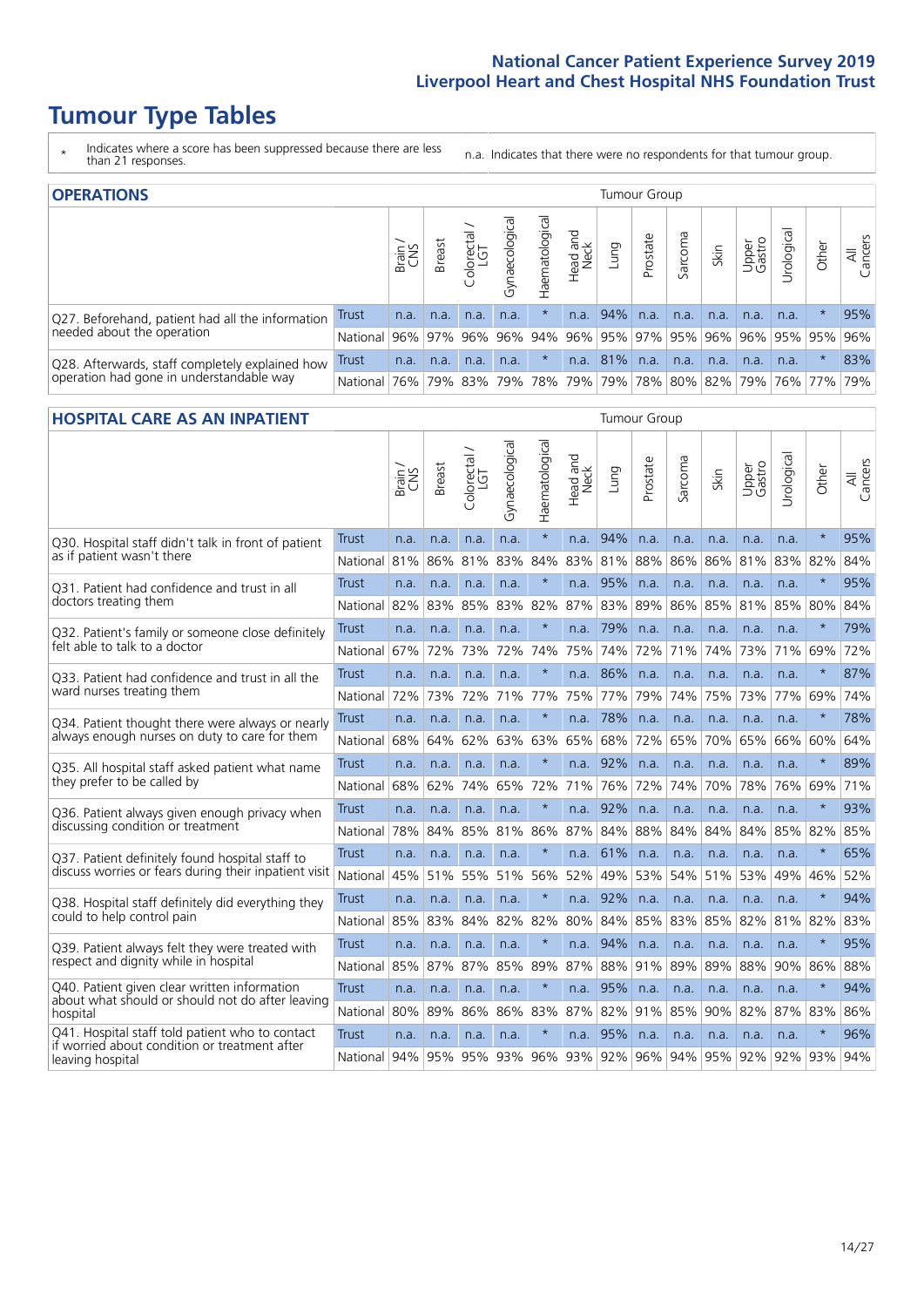# **Tumour Type Tables**

\* Indicates where a score has been suppressed because there are less than 21 responses.

n.a. Indicates that there were no respondents for that tumour group.

| <b>HOSPITAL CARE AS A DAY PATIENT / OUTPATIENT</b>                                                                    | Tumour Group |       |               |                 |                |                |                                |          |          |                      |      |                 |            |         |                |
|-----------------------------------------------------------------------------------------------------------------------|--------------|-------|---------------|-----------------|----------------|----------------|--------------------------------|----------|----------|----------------------|------|-----------------|------------|---------|----------------|
|                                                                                                                       |              | Brain | <b>Breast</b> | ー<br>Colorectal | Gynaecological | Haematological | <b>Bad and</b><br>Neck<br>Head | Lung     | Prostate | arcoma<br>$\sqrt{ }$ | Skin | Upper<br>Gastro | Urological | Other   | All<br>Cancers |
| Q43. Patient definitely found hospital staff to                                                                       | <b>Trust</b> | n.a.  | n.a.          | n.a.            | n.a.           | $\star$        | n.a.                           | 68%      | n.a.     | n.a.                 | n.a. | n.a.            | n.a.       | $\star$ | 71%            |
| discuss worries or fears during their outpatient or<br>day case visit                                                 | National     | 66%   | 68%           | 73%             | 70%            | 73%            | 72%                            | 70%      | 74%      | 72%                  | 72%  | 71%             | 67%        | 68%     | 71%            |
| Q44. Cancer doctor had the right documents at<br>patient's last outpatient appointment                                | Trust        | n.a.  | n.a.          | n.a.            | n.a.           | $\star$        | n.a.                           | 96%      | n.a.     | n.a.                 | n.a. | n.a.            | n.a.       | $\star$ | 96%            |
|                                                                                                                       | National     | 94%   | 96%           | 96%             | 96%            | 97%            | 96%                            | 96%      | 96%      | 96%                  | 96%  | 94%             | 96%        | 95%     | 96%            |
| Q46. Beforehand patient completely had                                                                                | Trust        | n.a.  | n.a.          | n.a.            | n.a.           | n.a.           | n.a.                           | $^\star$ | n.a.     | n.a.                 | n.a. | n.a.            | n.a.       | $\star$ | $\star$        |
| all information needed about radiotherapy<br>treatment                                                                | National     | 91%   | 88%           | 83%             | 88%            | 84%            | 86%                            | 86%      | 88%      | 88%                  | 84%  | 86%             | 83%        | 84%     | 86%            |
| Q47. Patient completely given understandable                                                                          | <b>Trust</b> | n.a.  | n.a.          | n.a.            | n.a.           | n.a.           | n.a.                           | $^\star$ | n.a.     | n.a.                 | n.a. | n.a.            | n.a.       | $\star$ | $\star$        |
| information about whether radiotherapy was<br>working                                                                 | National     | 56%   | 60%           | 57%             | 61%            | 62%            | 63%                            | 59%      | 60%      | 67%                  | 57%  | 52%             | 59%        | 59%     | 60%            |
| Q49. Beforehand patient completely had all                                                                            | Trust        | n.a.  | n.a.          | n.a.            | n.a.           | n.a.           | n.a.                           | $\star$  | n.a.     | n.a.                 | n.a. | n.a.            | n.a.       | $\star$ | $\star$        |
| information needed about chemotherapy<br>treatment                                                                    | National     | 80%   | 82%           | 86%             | 87%            | 85%            | 79%                            | 84%      | 86%      | 86%                  | 90%  | 84%             | 85%        | 85%     | 84%            |
| Q50. Patient given enough information about<br>whether chemotherapy was working in a<br>completely understandable way | Trust        | n.a.  | n.a.          | n.a.            | n.a.           | n.a.           | n.a.                           | $\star$  | n.a.     | n.a.                 | n.a. | n.a.            | n.a.       | $\star$ | $\star$        |
|                                                                                                                       | National     | 54%   | 62%           | 64%             | 68%            | 75%            | 57%                            | 67%      | 66%      | 71%                  | 79%  | 61%             | 68%        | 69%     | 68%            |

#### **HOME CARE AND SUPPORT** Tumour Group

|                                                                                                                   |              | Brain<br>CNS | <b>Breast</b> | Colorectal<br>LGT | Gynaecologic | $\overline{\sigma}$<br>Haematologic | ad and<br>Neck<br>$\frac{1}{\sqrt{2}}$<br>Head. | <b>Lung</b> | Prostate | Sarcoma | Skin                    | Upper<br>Gastro | Urological  | Other   | All<br>Cancers |
|-------------------------------------------------------------------------------------------------------------------|--------------|--------------|---------------|-------------------|--------------|-------------------------------------|-------------------------------------------------|-------------|----------|---------|-------------------------|-----------------|-------------|---------|----------------|
| Q51. Hospital staff definitely gave family or<br>someone close all the information needed to<br>help care at home | <b>Trust</b> | n.a.         | n.a.          | n.a.              | n.a.         | $^\star$                            | n.a.                                            | 67%         | n.a.     | n.a.    | n.a.                    | n.a.            | n.a.        | $\ast$  | 66%            |
|                                                                                                                   | National     | 58%          | 58%           | 63%               | 57%          |                                     |                                                 |             |          |         | 62% 67% 59% 61% 62% 65% | 60%             | 59% 55%     |         | 60%            |
| Q52. Patient definitely given enough support<br>from health or social services during treatment                   | Trust        | n.a.         | n.a.          | n.a.              | n.a.         |                                     | n.a.                                            | 51%         | n.a.     | n.a.    | n.a.                    | n.a.            | n.a.        | $\star$ | 53%            |
|                                                                                                                   | National     | 42%          | 52%           | 60%               |              | 45% 51%                             | 59%                                             | 50%         |          |         | 48% 53% 57%             |                 | 54% 48% 51% |         | 52%            |
| Q53. Patient definitely given enough support<br>from health or social services after treatment                    | Trust        | n.a.         | n.a.          | n.a.              | n.a.         | $^\star$                            | n.a.                                            | 40%         | n.a.     | n.a.    | n.a.                    | n.a.            | n.a.        | $\star$ | 41%            |
|                                                                                                                   | National     | 39%          |               | 41% 53%           | 39%          | $ 43\% $                            | 56%                                             | 40%         | 46%      |         | 48% 59%                 | 47%             | 44%         | 44%     | 45%            |

| <b>CARE FROM YOUR GENERAL PRACTICE</b>                                                                     |              |       |               |                   |               |                | <b>Tumour Group</b>                 |        |          |         |      |                 |                       |         |                |
|------------------------------------------------------------------------------------------------------------|--------------|-------|---------------|-------------------|---------------|----------------|-------------------------------------|--------|----------|---------|------|-----------------|-----------------------|---------|----------------|
|                                                                                                            |              | Brain | <b>Breast</b> | Colorectal<br>LGT | Gynaecologica | Haematological | Head and<br>Neck                    | Lung   | Prostate | Sarcoma | Skin | Upper<br>Gastro | $\sigma$<br>Urologica | Other   | All<br>Cancers |
| Q54. GP given enough information about<br>patient's condition and treatment                                | <b>Trust</b> | n.a.  | n.a.          | n.a.              | n.a.          |                | n.a.                                | $97\%$ | n.a.     | n.a.    | n.a. | n.a.            | n.a.                  |         | 95%            |
|                                                                                                            | National 91% |       |               |                   | 96% 95% 95%   |                | 96% 94% 94% 96% 94% 96% 93% 95% 94% |        |          |         |      |                 |                       |         | 95%            |
| Q55. General practice staff definitely did<br>everything they could to support patient during<br>treatment | Trust        | n.a.  | n.a.          | n.a.              | n.a.          | $\star$        | n.a.                                | 68%    | n.a.     | n.a.    | n.a. | n.a.            | n.a.                  | $\star$ | 68%            |
|                                                                                                            | National 55% |       |               | 58% 59%           | 56%           |                | 56% 59% 56% 64% 56% 65% 59% 59% 55% |        |          |         |      |                 |                       |         | 58%            |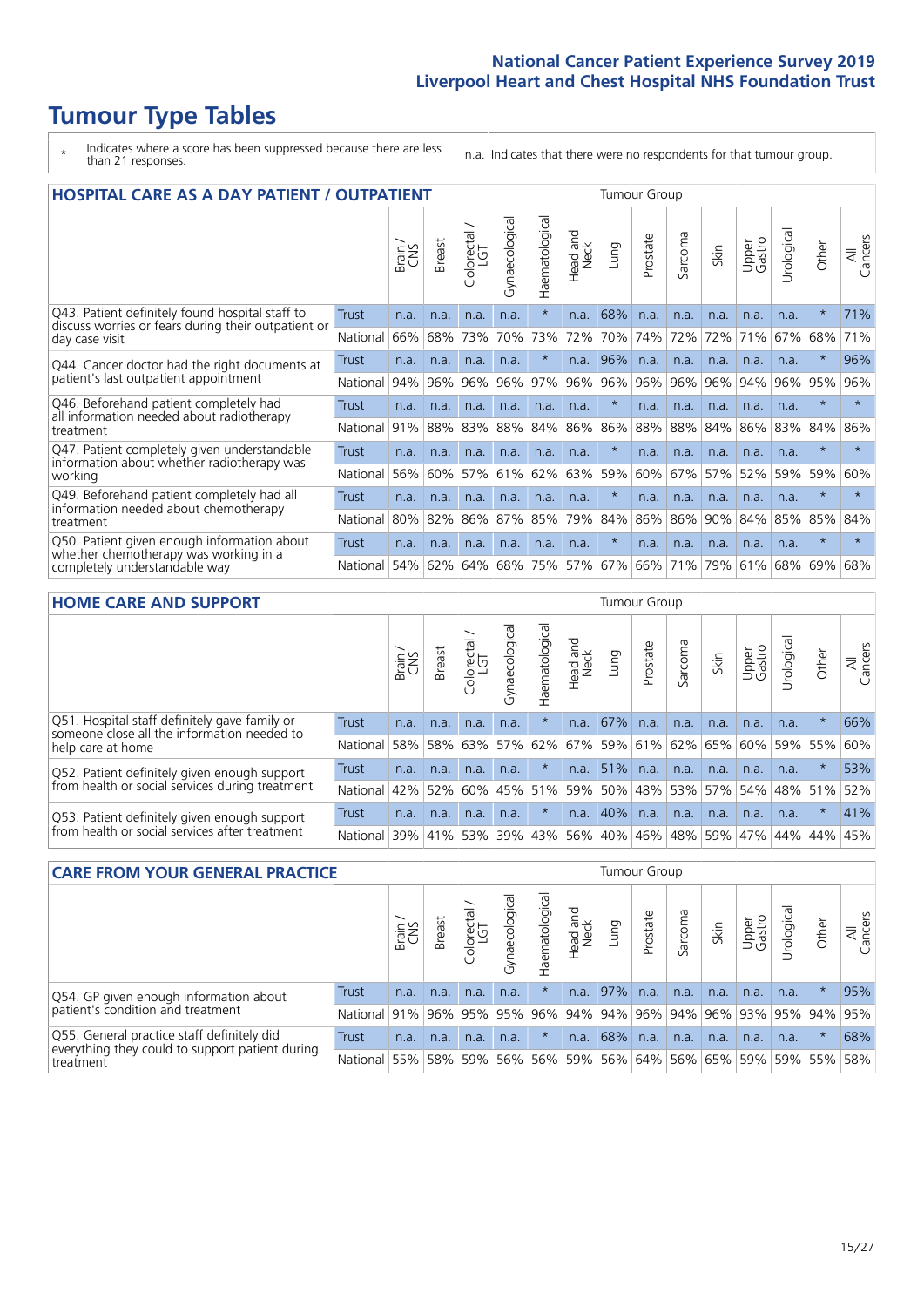# **Tumour Type Tables**

- \* Indicates where a score has been suppressed because there are less than 21 responses.
- n.a. Indicates that there were no respondents for that tumour group.

| <b>YOUR OVERALL NHS CARE</b> |  |
|------------------------------|--|
|------------------------------|--|

| YOUR OVERALL NHS CARE                                                       |              |       |               |                                                        |                |                |                         | <b>Tumour Group</b> |          |         |      |                 |            |          |                |  |  |  |
|-----------------------------------------------------------------------------|--------------|-------|---------------|--------------------------------------------------------|----------------|----------------|-------------------------|---------------------|----------|---------|------|-----------------|------------|----------|----------------|--|--|--|
|                                                                             |              | Brain | <b>Breast</b> | $\overline{\phantom{0}}$<br>olorectal<br>LGT<br>$\cup$ | Gynaecological | Haematological | aad and<br>Neck<br>Head | Lung                | Prostate | Sarcoma | Skin | Upper<br>Gastro | Urological | Other    | All<br>Cancers |  |  |  |
| Q56. Different people treating and caring for                               | Trust        | n.a.  | n.a.          | n.a.                                                   | n.a.           | $\star$        | n.a.                    | 84%                 | n.a.     | n.a.    | n.a. | n.a.            | n.a.       | $\ast$   | 85%            |  |  |  |
| patient always work well together to give best<br>possible care             | National     | 60%   | 73%           | 73%                                                    | 69%            | 75%            | 73%                     | 73%                 | 75%      | 70%     | 79%  | 69%             | 74%        | 68%      | 73%            |  |  |  |
| Q57. Patient given a care plan                                              | <b>Trust</b> | n.a.  | n.a.          | n.a.                                                   | n.a.           |                | n.a.                    | 52%                 | n.a.     | n.a.    | n.a. | n.a.            | n.a.       | $\ast$   | 48%            |  |  |  |
|                                                                             | National     | 36%   | 41%           | 40%                                                    | 34%            | 36%            | 39%                     | 36%                 | 40%      | 34%     | 44%  | 36%             | 33%        | 31%      | 38%            |  |  |  |
| Q58. Overall the administration of care was good                            | Trust        | n.a.  | n.a.          | n.a.                                                   | n.a.           |                | n.a.                    | 96%                 | n.a.     | n.a.    | n.a. | n.a.            | n.a.       | $\ast$   | 97%            |  |  |  |
| or very good                                                                | National     | 85%   | 90%           | 88%                                                    | 87%            | 91%            | 90%                     | 90%                 | 88%      | 88%     | 90%  | 86%             | 85%        | 87%      | 89%            |  |  |  |
| Q59. Patient felt length of time for attending                              | <b>Trust</b> | n.a.  | n.a.          | n.a.                                                   | n.a.           |                |                         | n.a. 81%            | n.a.     | n.a.    | n.a. | n.a.            | n.a.       | $^\star$ | 79%            |  |  |  |
| clinics and appointments for cancer was about<br>right                      | National     | 58%   | 68%           | 73%                                                    | 66%            | 66%            | 71%                     | 71%                 | 76%      | 68%     | 73%  | 66%             | 75%        | 64%      | 69%            |  |  |  |
| Q60. Someone discussed with patient whether                                 | Trust        | n.a.  | n.a.          | n.a.                                                   | n.a.           | $\star$        | n.a.                    | 32%                 | n.a.     | n.a.    | n.a. | n.a.            | n.a.       | $\ast$   | 25%            |  |  |  |
| they would like to take part in cancer research                             | National     | 42%   | 30%           | 32%                                                    | 31%            | 33%            | 21%                     | 34%                 | 31%      | 36%     | 20%  | 36%             | 21%        | 32%      | 30%            |  |  |  |
| Q61. Patient's average rating of care scored from<br>very poor to very good | Trust        | n.a.  | n.a.          | n.a.                                                   | n.a.           | $\ast$         | n.a.                    | 9.3                 | n.a.     | n.a.    | n.a. | n.a.            | n.a.       | $\star$  | 9.2            |  |  |  |
|                                                                             | National     | 8.6   | 8.9           | 8.8                                                    | 8.7            | 8.9            | 8.8                     | 8.8                 | 8.8      | 8.8     | 8.9  | 8.7             | 8.7        | 8.7      | 8.8            |  |  |  |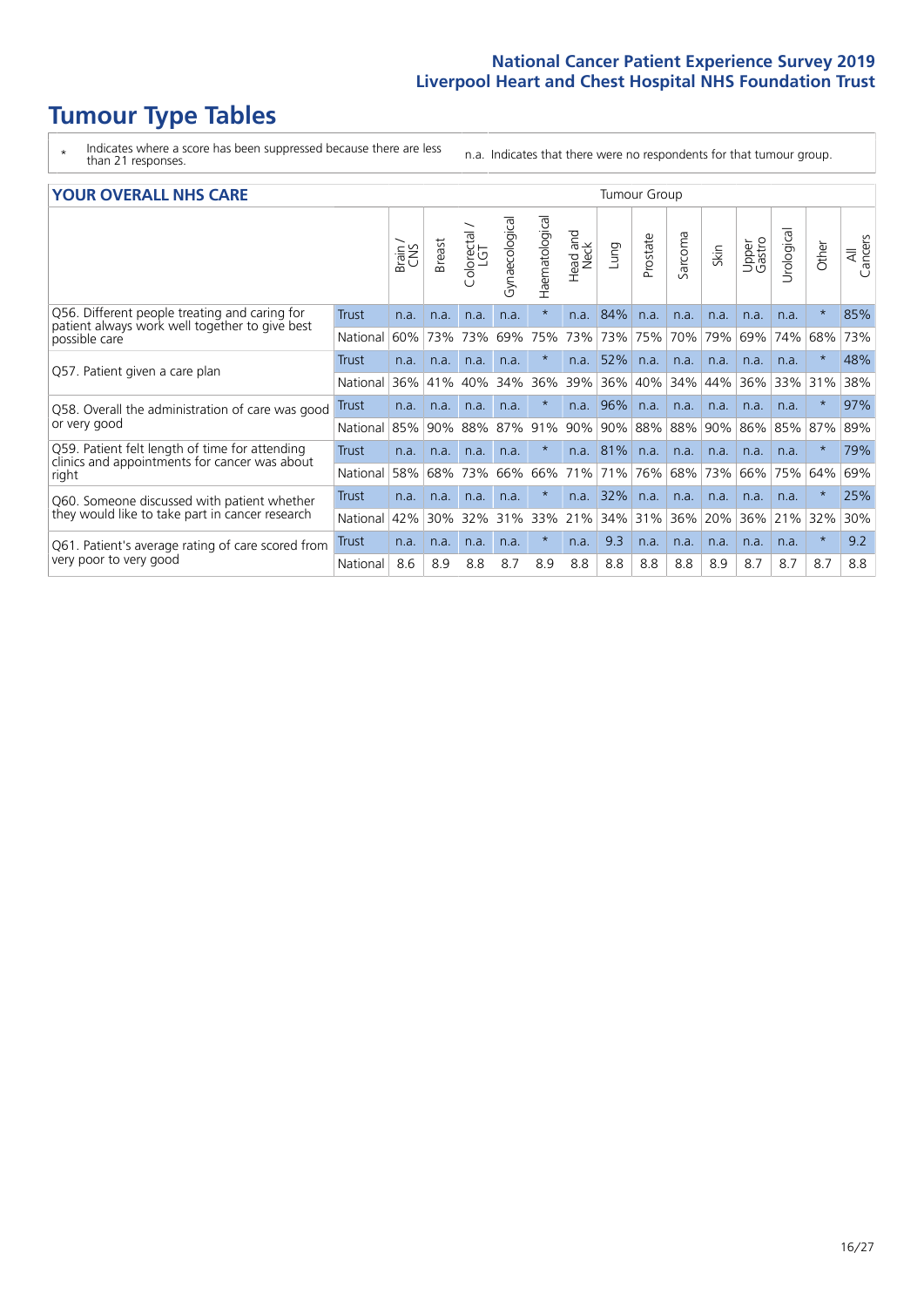### **Year on Year Charts**





#### **DIAGNOSTIC TESTS**





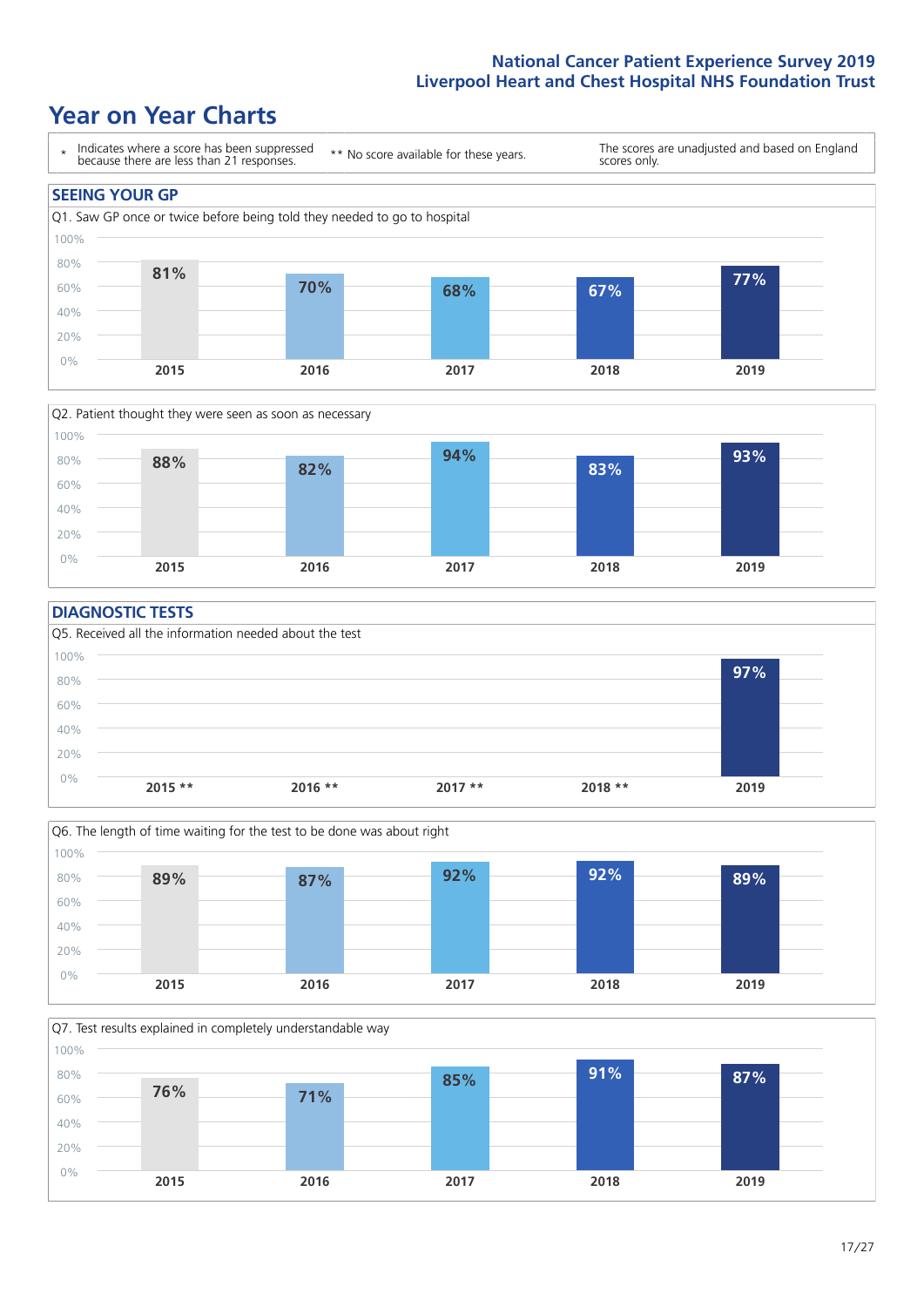### **Year on Year Charts**









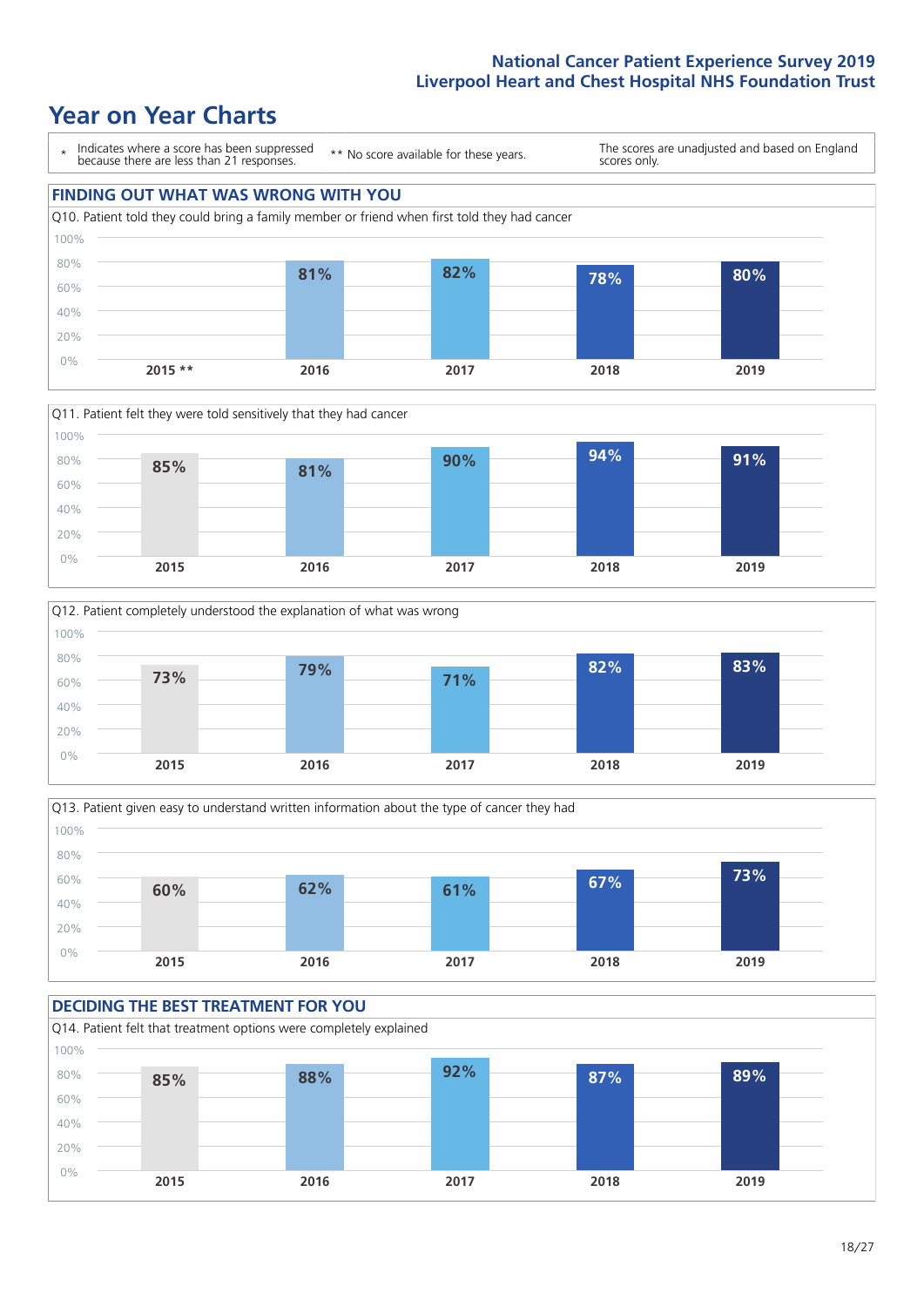### **Year on Year Charts**









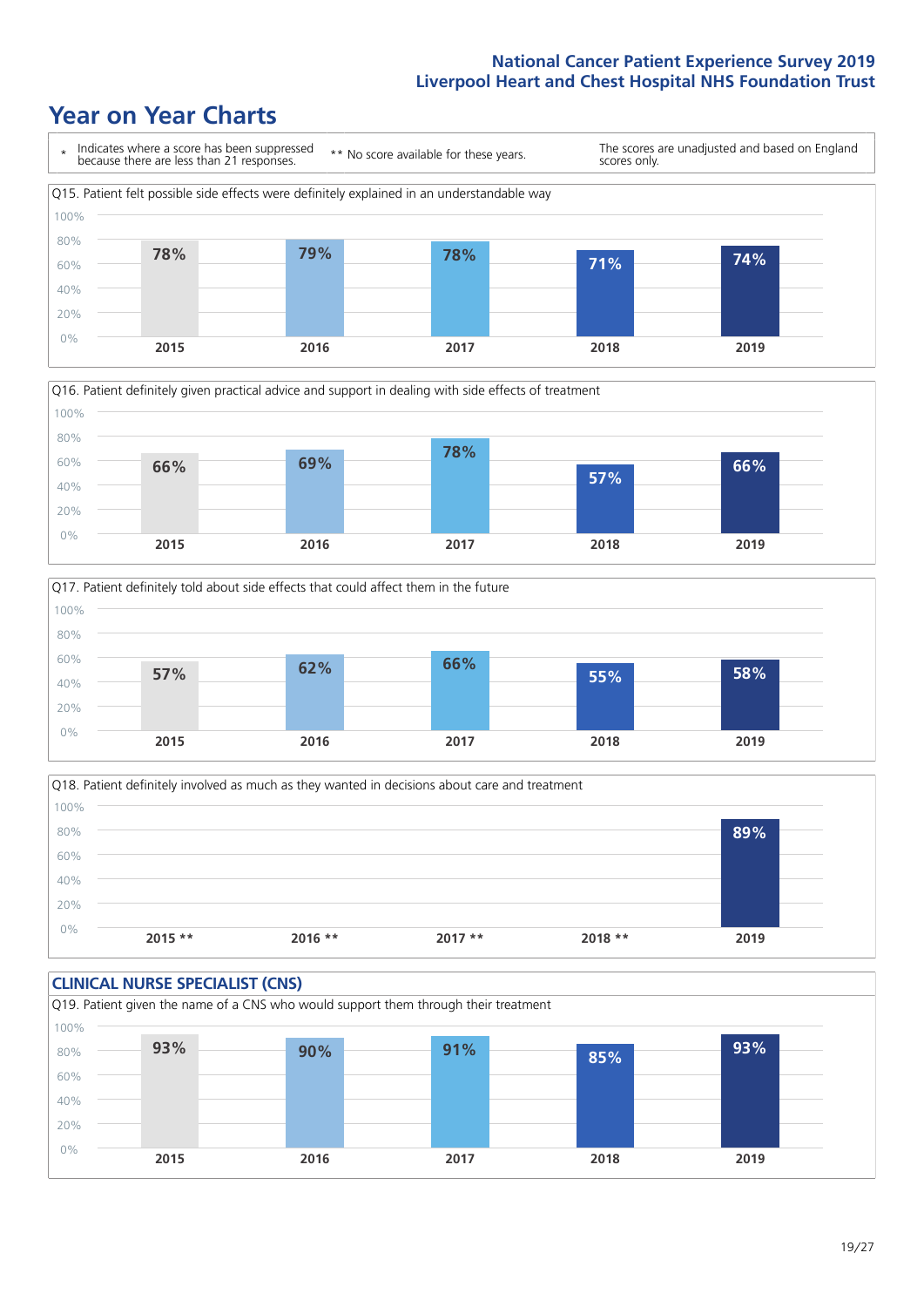### **Year on Year Charts**









![](_page_19_Figure_6.jpeg)

![](_page_19_Figure_7.jpeg)

 $20/27$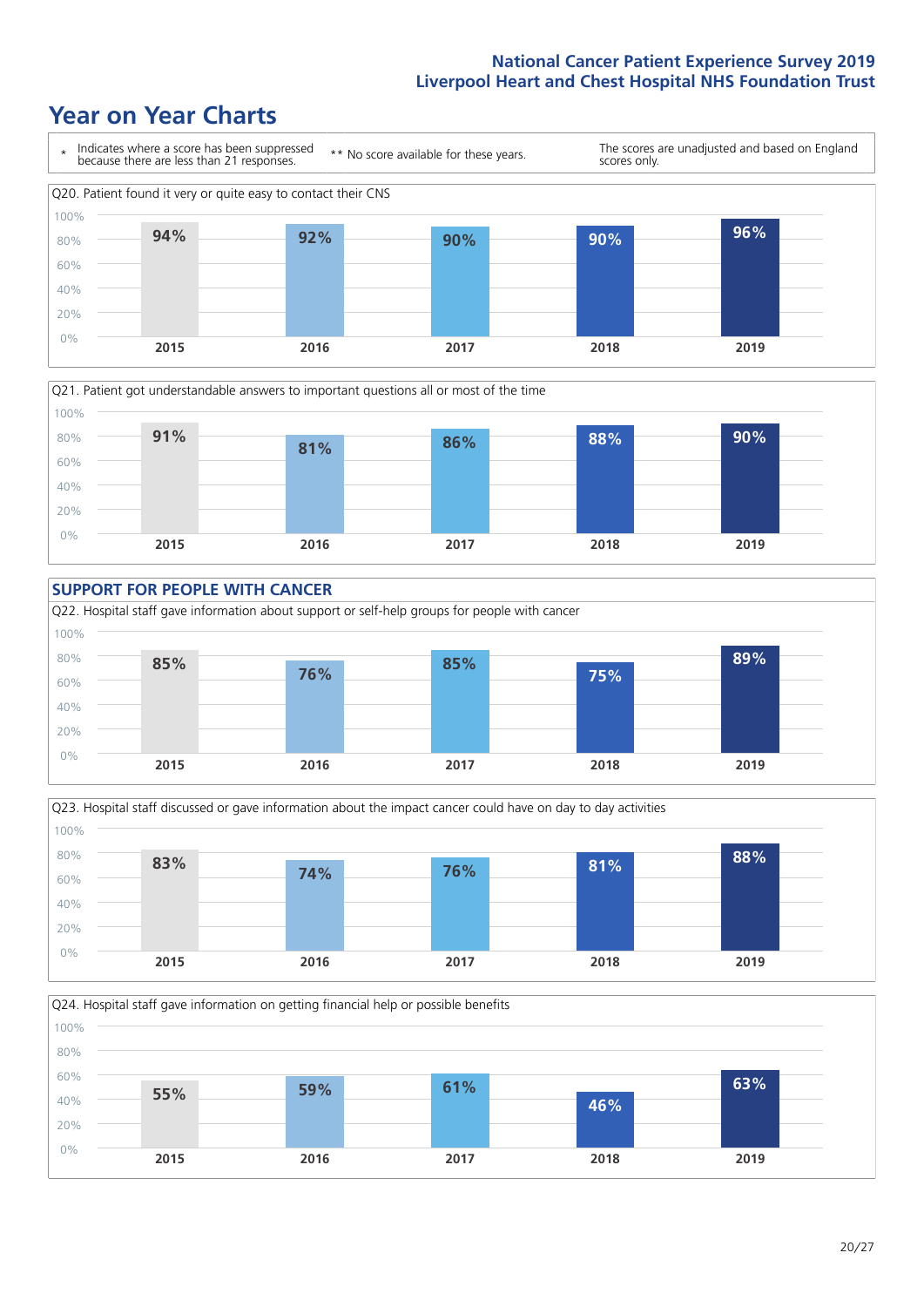### **Year on Year Charts**

![](_page_20_Figure_2.jpeg)

#### **OPERATIONS**

Q27. Beforehand, patient had all the information needed about the operation  $0%$ 20% 40% 60% 80% 100% **2015 \*\* 2016 2017 2018 2019 100% 100% 99% 95%**

![](_page_20_Figure_5.jpeg)

#### **HOSPITAL CARE AS AN INPATIENT** Q30. Hospital staff didn't talk in front of patient as if patient wasn't there 0% 20% 40% 60% 80% 100% **2015 \*\* 2016 \*\* 2017 \*\* 2018 \*\* 2019 95%**

![](_page_20_Figure_7.jpeg)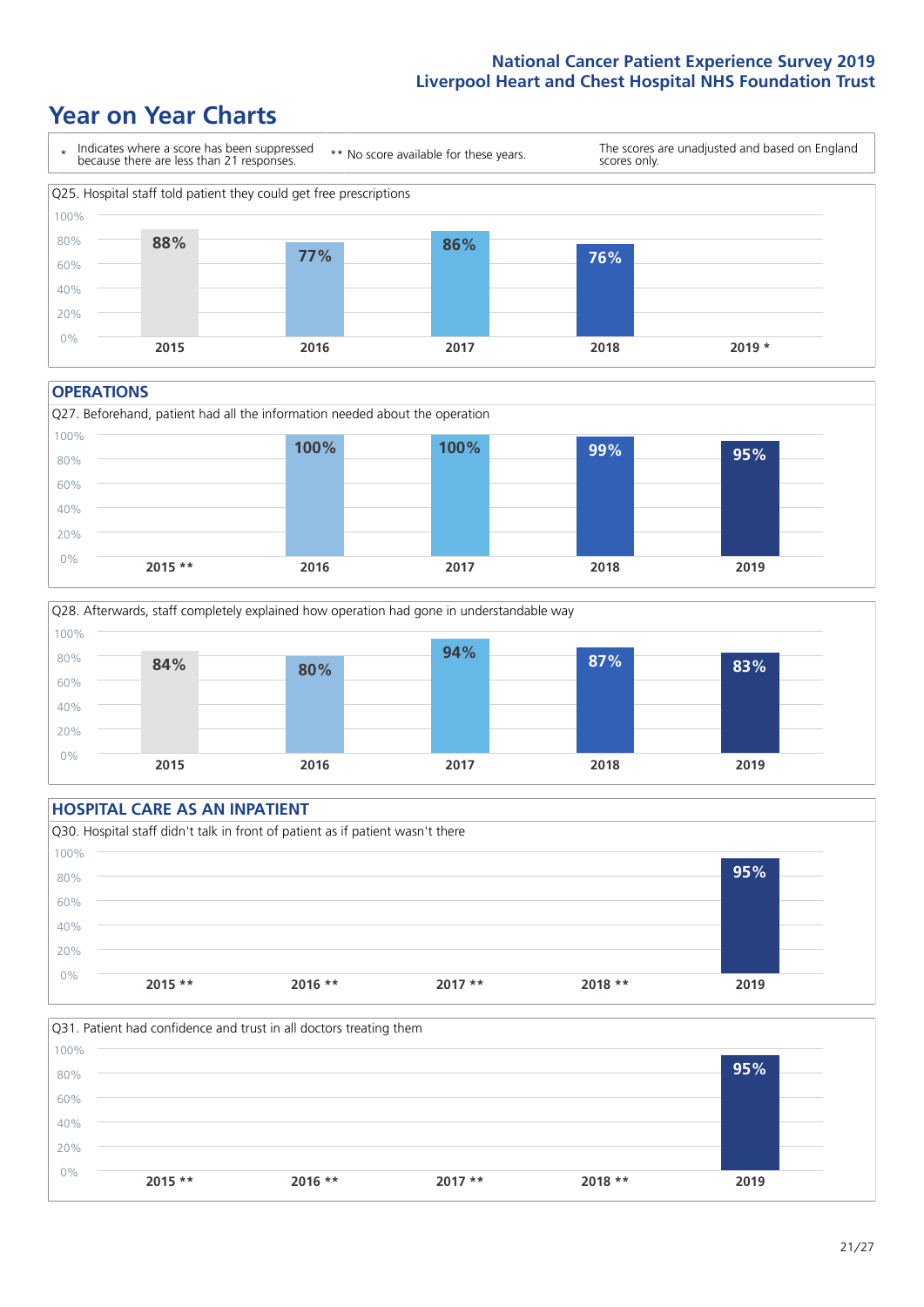### **Year on Year Charts**

![](_page_21_Figure_2.jpeg)

![](_page_21_Figure_3.jpeg)

![](_page_21_Figure_4.jpeg)

![](_page_21_Figure_5.jpeg)

![](_page_21_Figure_6.jpeg)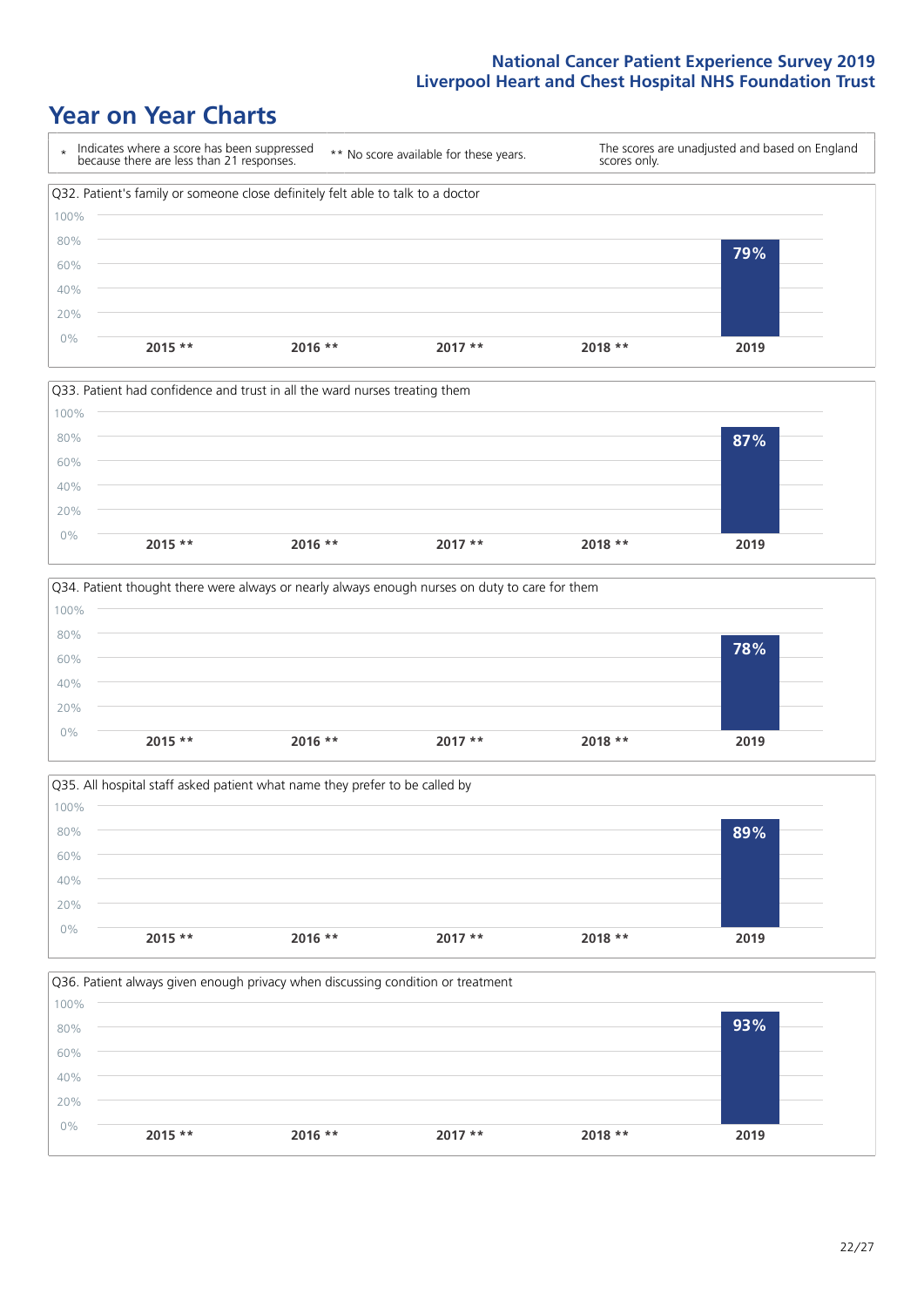### **Year on Year Charts**

![](_page_22_Figure_2.jpeg)

![](_page_22_Figure_3.jpeg)

![](_page_22_Figure_4.jpeg)

![](_page_22_Figure_5.jpeg)

![](_page_22_Figure_6.jpeg)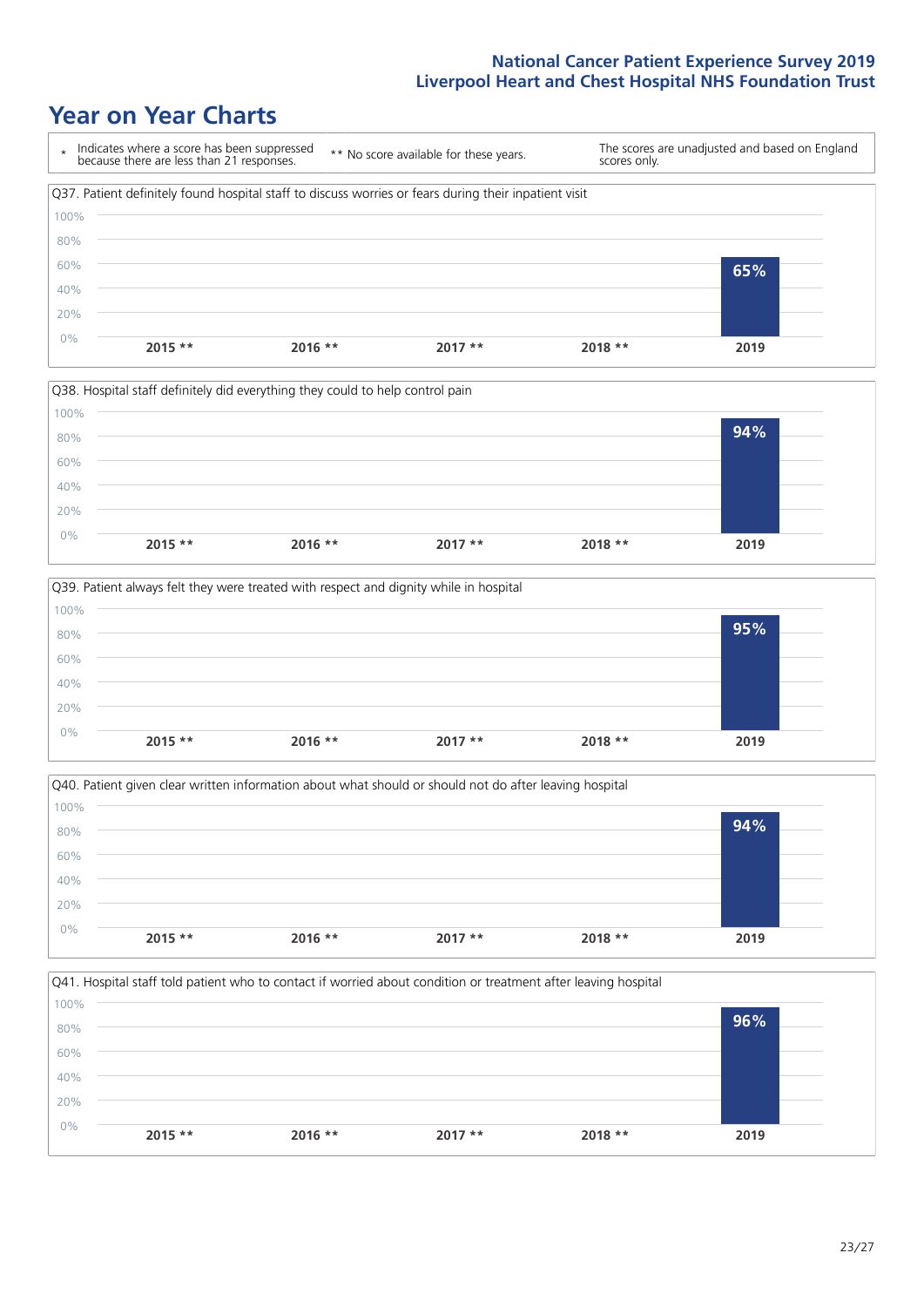### **Year on Year Charts**

\* Indicates where a score has been suppressed because there are less than 21 responses. \*\* No score available for these years. The scores are unadjusted and based on England scores only. **HOSPITAL CARE AS A DAY PATIENT / OUTPATIENT** Q43. Patient definitely found hospital staff to discuss worries or fears during their outpatient or day case visit 60% 80% 100% **83%**

![](_page_23_Figure_3.jpeg)

![](_page_23_Figure_4.jpeg)

![](_page_23_Figure_5.jpeg)

![](_page_23_Figure_6.jpeg)

Q49. Beforehand patient completely had all information needed about chemotherapy treatment 0% 20% 40% 60% 80% 100% **2015 2016 \* 2017 2018 \* 2019 \* 87% 86%**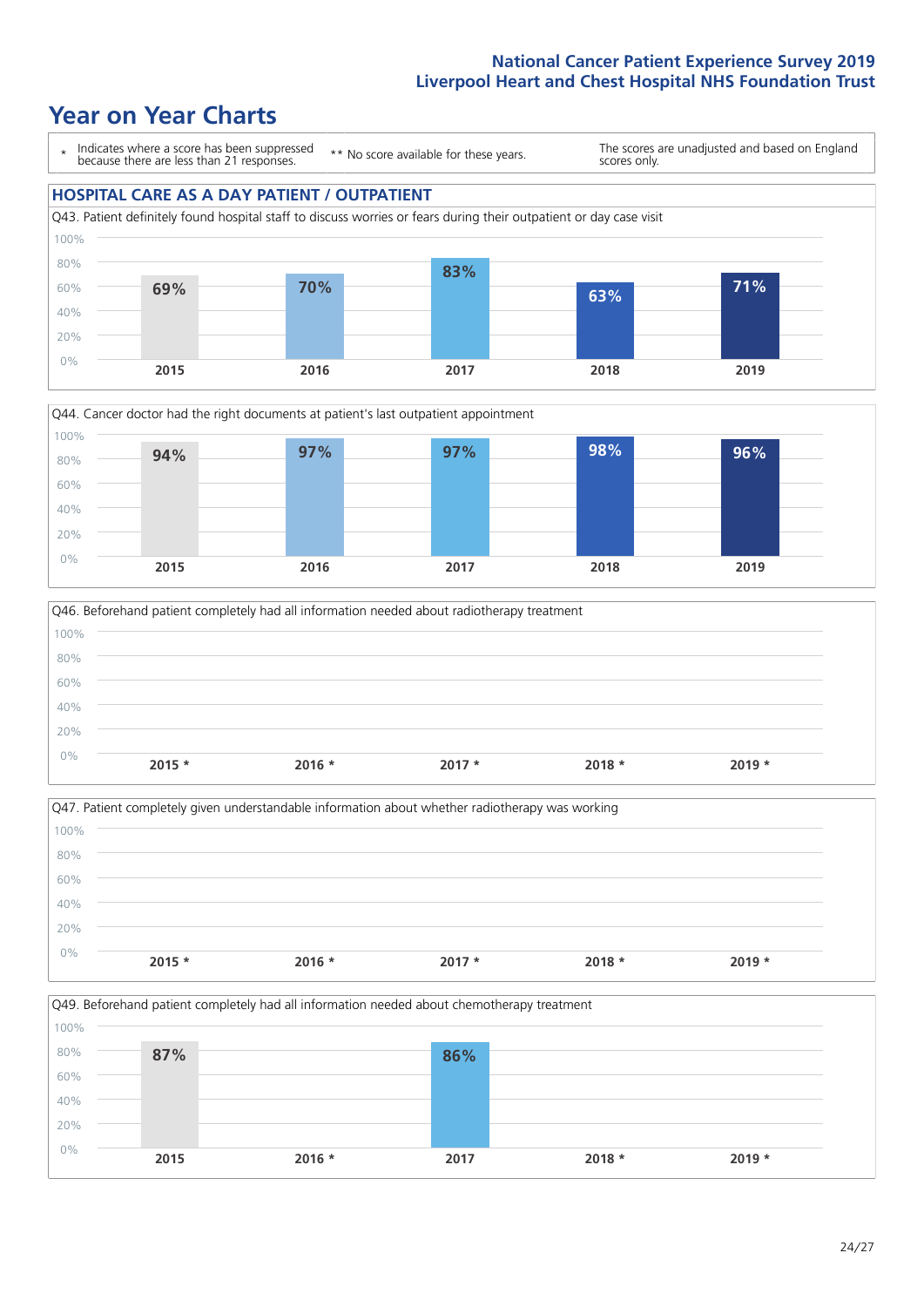### **Year on Year Charts**

![](_page_24_Figure_2.jpeg)

#### **HOME CARE AND SUPPORT**

![](_page_24_Figure_4.jpeg)

![](_page_24_Figure_5.jpeg)

![](_page_24_Figure_6.jpeg)

#### **CARE FROM YOUR GENERAL PRACTICE** Q54. GP given enough information about patient's condition and treatment 0% 20% 40% 60% 80% 100% **2015 2016 2017 2018 2019 96% 92% 98% 91% 95%**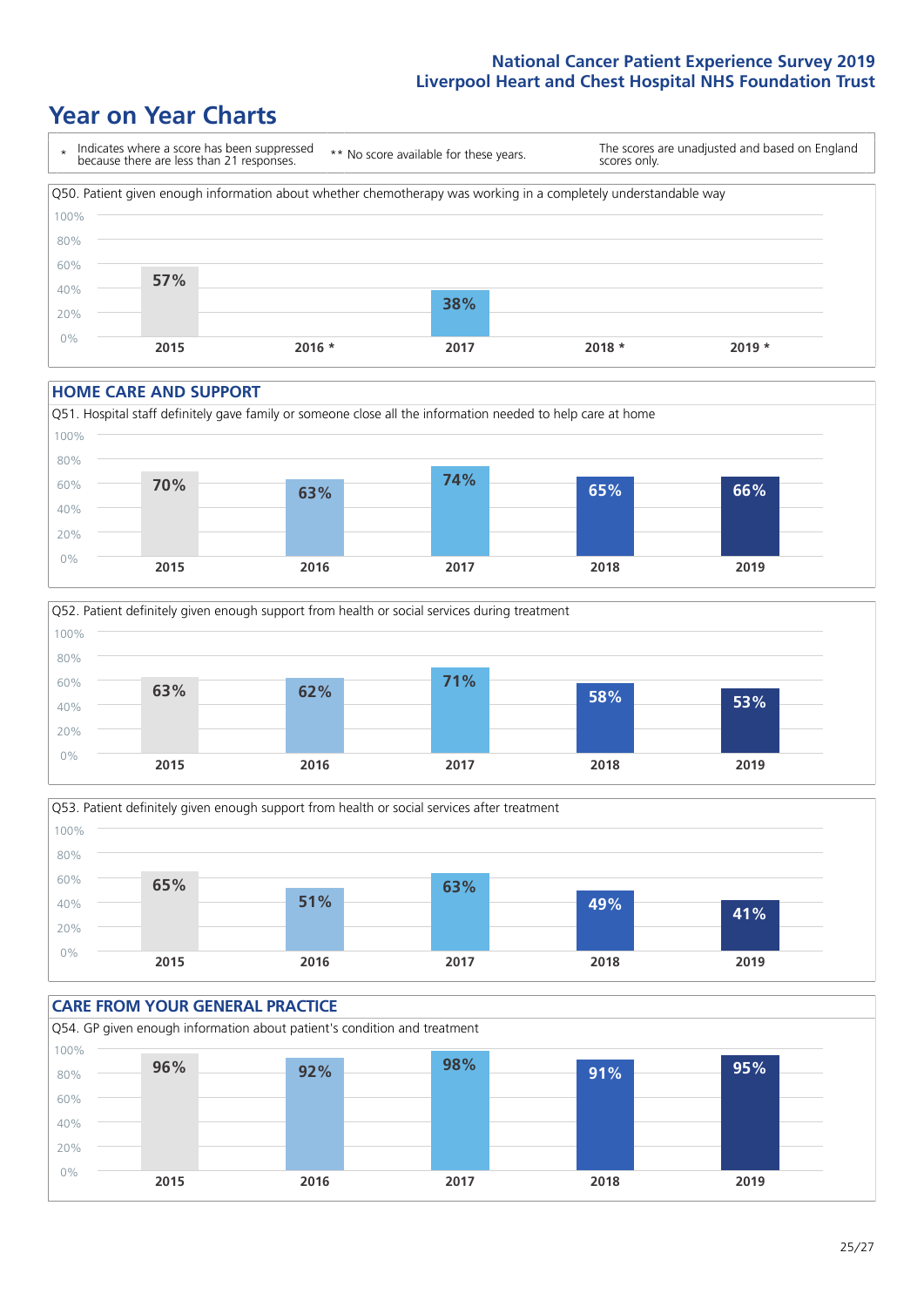### **Year on Year Charts**

![](_page_25_Figure_2.jpeg)

#### **YOUR OVERALL NHS CARE**

![](_page_25_Figure_4.jpeg)

![](_page_25_Figure_5.jpeg)

Q58. Overall the administration of care was good or very good 0% 20%  $40%$ 60% 80% 100% **2015 2016 2017 2018 2019 89% 94% 96% 96% 97%**

![](_page_25_Figure_7.jpeg)